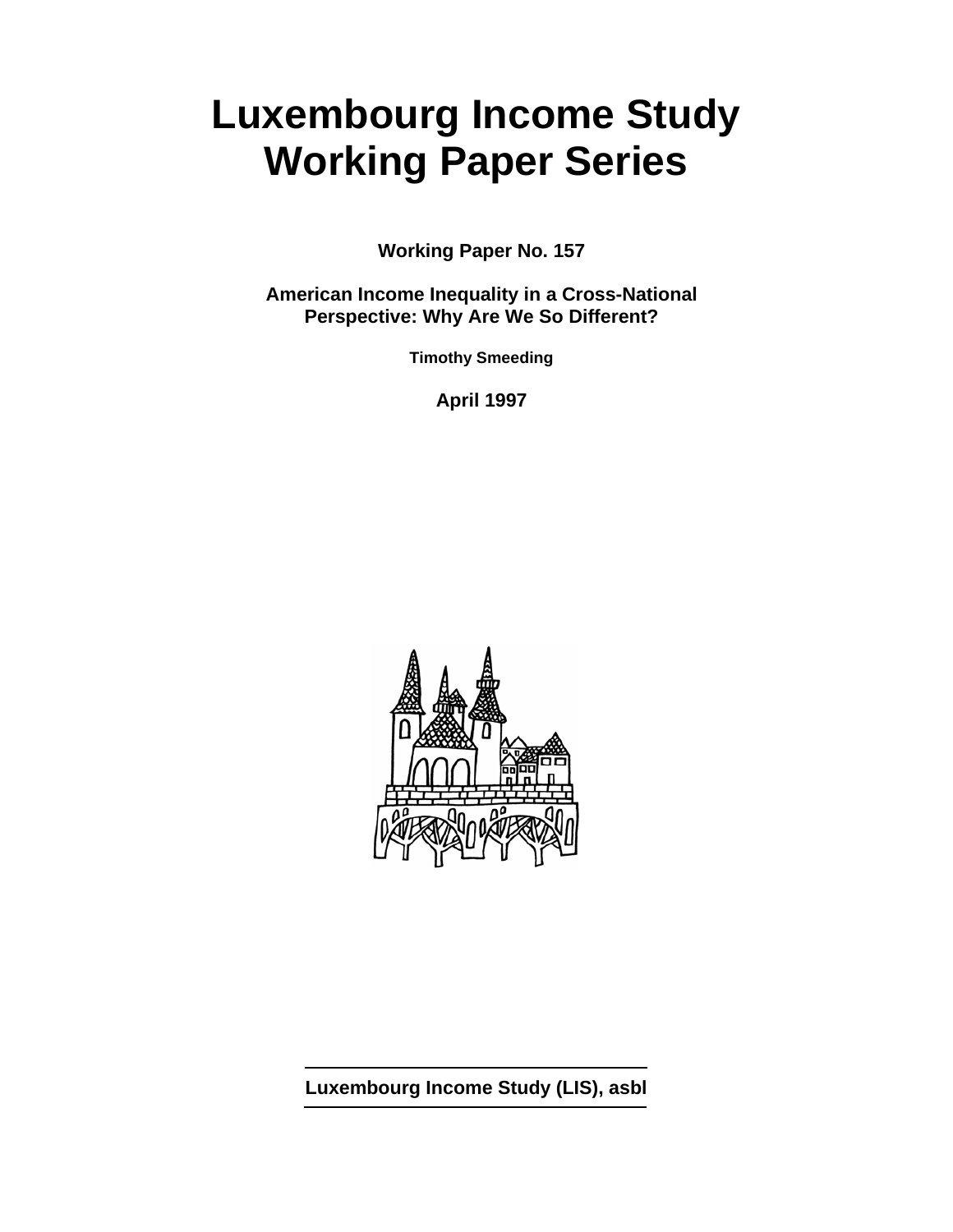POST CONFERENCE DRAFT

# **American Income Inequality in a Cross-National Perspective: Why Are We So Different?\***

Timothy M. Smeeding Professor of Economics and Public Administration Director, Center for Policy Research The Maxwell School Syracuse University Project Director, Luxembourg Income Study

Prepared for the National Policy Association's Conference on "The Growth of Income Disparity" April 10, 1997

May 1997

The author would like to thank the National Policy Association for its support and his co- \* authors Anthony Atkinson, Peter Gottschalk, Lee Rainwater, and Peter Stoyko without blame, for their help in assembling the evidence on cross-national patterns of inequality which underlie this paper. An earlier draft of this paper is available as Luxembourg Income Study Working Paper #157. Katherin Ross and Esther Gray provided excellent assistance in preparing the paper. I assume full responsibility for all remaining errors of comission and omission.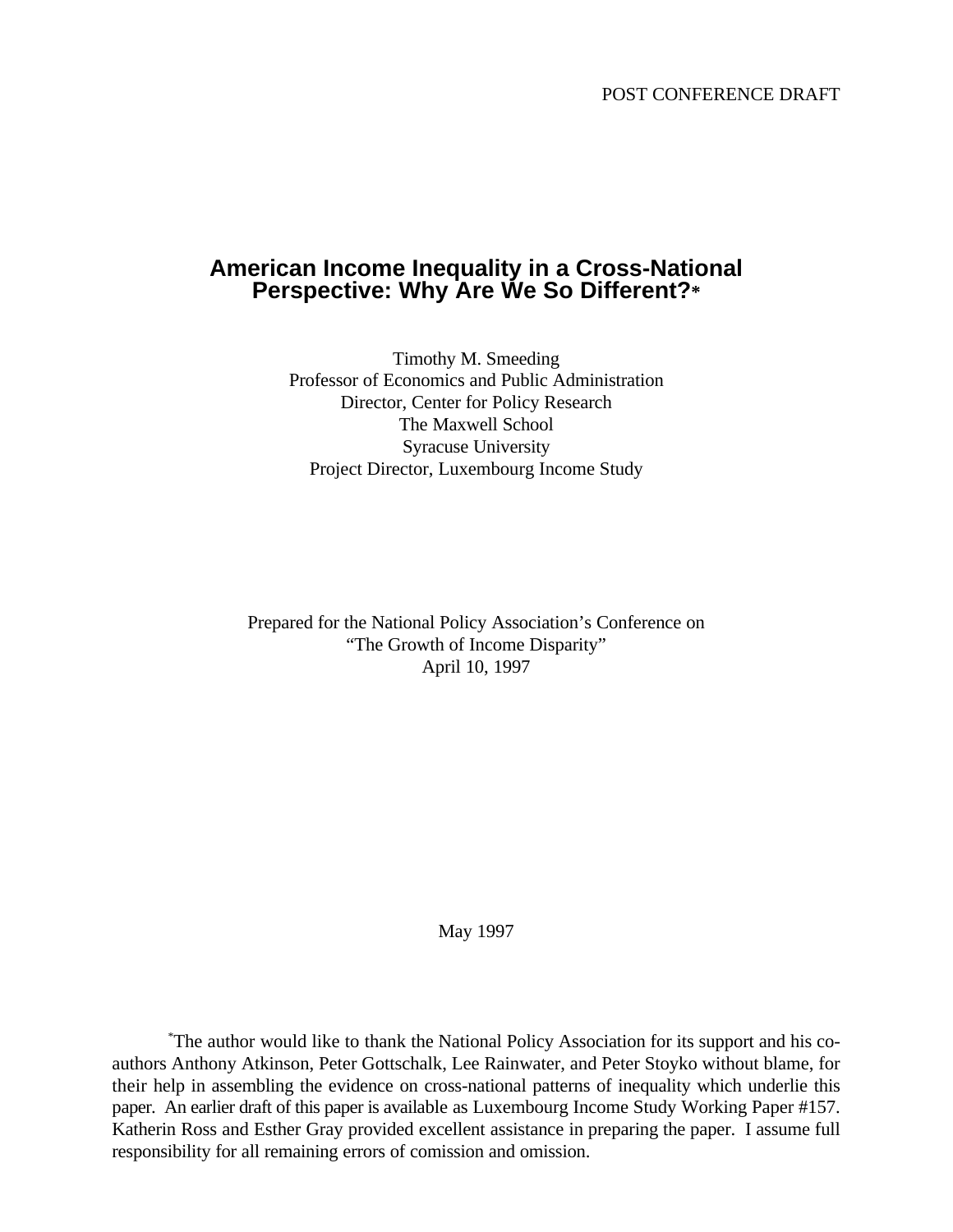# **I. Introduction: What Can We Learn from Cross-National Studies of Income Distribution?**

Increasingly the rich nations of the world face a common set of social and economic issues: the cost of population aging, a growing number of single parent families, the growing majority of two-earner families, increasing numbers of immigrants from poorer nations, and in particular, rising economic inequality generated by skill-based technological change, international trade and other factors. All of these nations have also designed systems of social protection to shield their citizens against the risk of a fall in economic status due to unemployment, divorce, disability, retirement, and death of a spouse. The interaction of these economic and demographic forces and social programs generates the distribution of disposable income in each of these nations.

The experiences of nations in dealing with issues of economic and social inequality is the subject of this paper. Thanks to the emergence and availability of cross-nationally comparable databases, we are in a position to directly compare the experiences of rich nations in coping with the growth of market income inequality. Comparisons of these experiences may help us to understand how the United States is similar to and different from other nations. It may also help us trace these differences to their economic, demographic, and policy-related sources. The institutions put in place in other nations to help mitigate the forces of market-driven economic inequality are also of interest. Cross-national research has taught us that *every* nation must design its own set of social policies tempered by its institutions, values, culture, and politics. But it has also shown that we can learn important features of policy design by looking to other nations who seem to do a better job combating social injustice and the poor outcomes of market-based economic inequality than does the United States. It will be seen that policies designed to generate economic equality need not result in lower rates of economic growth or increased economic inefficiency. In fact, a set of policies to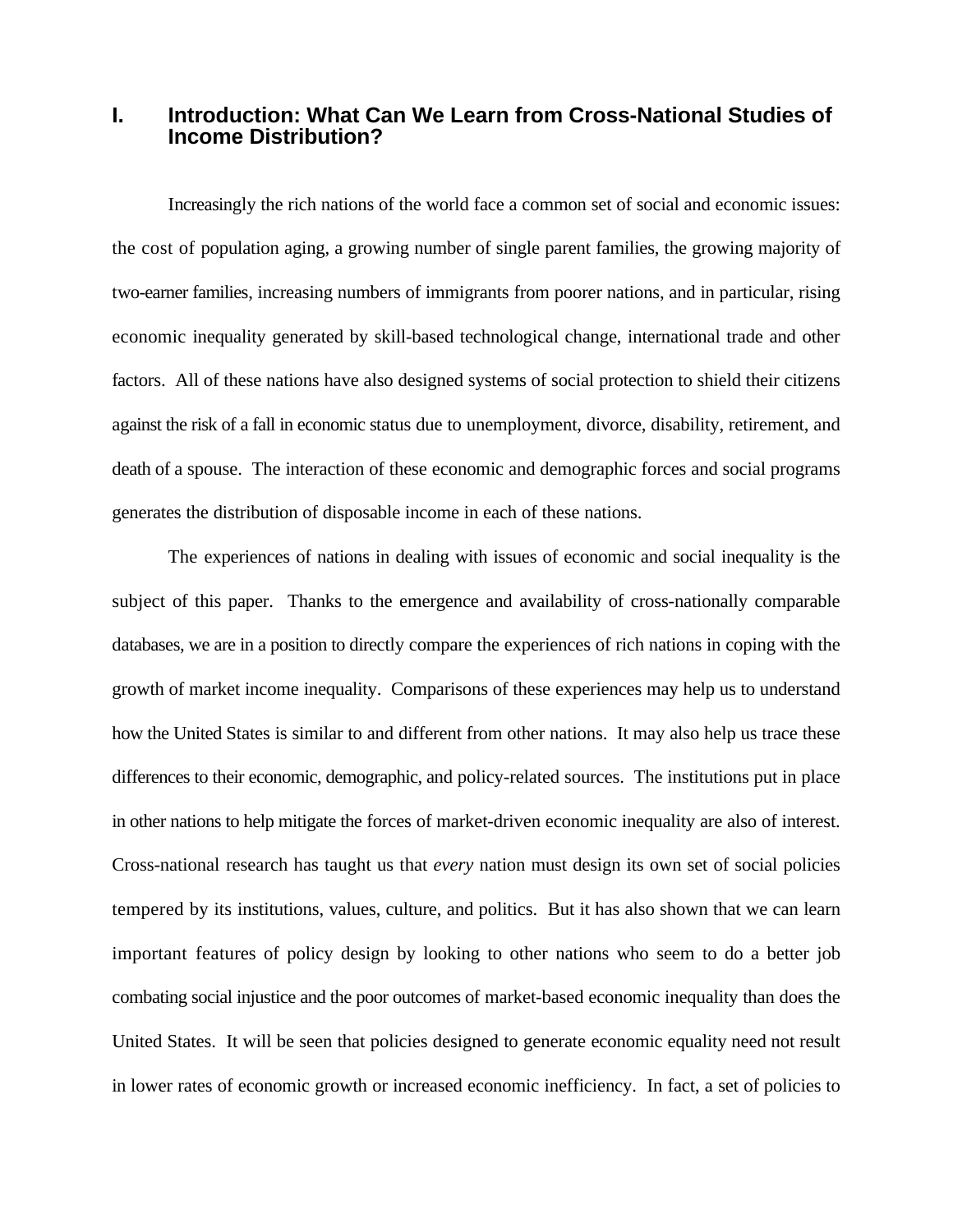help combat growing economic inequality are available to our nation. What is needed is the leadership to make these opportunities a reality.

We begin by asking ourselves why we care about economic inequality? How do both large and also widening differences between the top and the bottom of the income (and economic wellbeing) distribution effect socially important outcomes? We then turn briefly to the parameters we use to measure economic inequality and their strengths and weaknesses, before examining the results in Section IV. It will be seen that the United States tolerates a very high degree of economic inequality, that we differ most from other nations in the relative and absolute income position of our low income families, and that income inequality in the United States has continued to increase at a rapid rate.

Next we turn to explanations of these differences in Section V, finding that both the proportion of workers with low wages and the relative generosity of social programs help explain the economic position of low income families in rich nations. We conclude by suggesting a package of policies designed to remedy the poor economic position of those at the bottom of the United States income distribution.

The results I am pulling together here come from a number of recent publications examining the cross-national facts of economic inequality in the United States and elsewhere. While, my coauthors have helped compile much of this evidence, I assume full responsibility for its treatment in this context.<sup>1</sup> While differences still exist in my mind (and those of my co-authors) as to the exact nature and consequences of rising economic inequality, I am taking this particular opportunity to push the issues of "so what," "why" and "what can be done about it." In this context, it is my normative treatment of the issues and weighing of the evidence that is presented here today, not theirs.

#### **II. Why Do We Care?**

-2-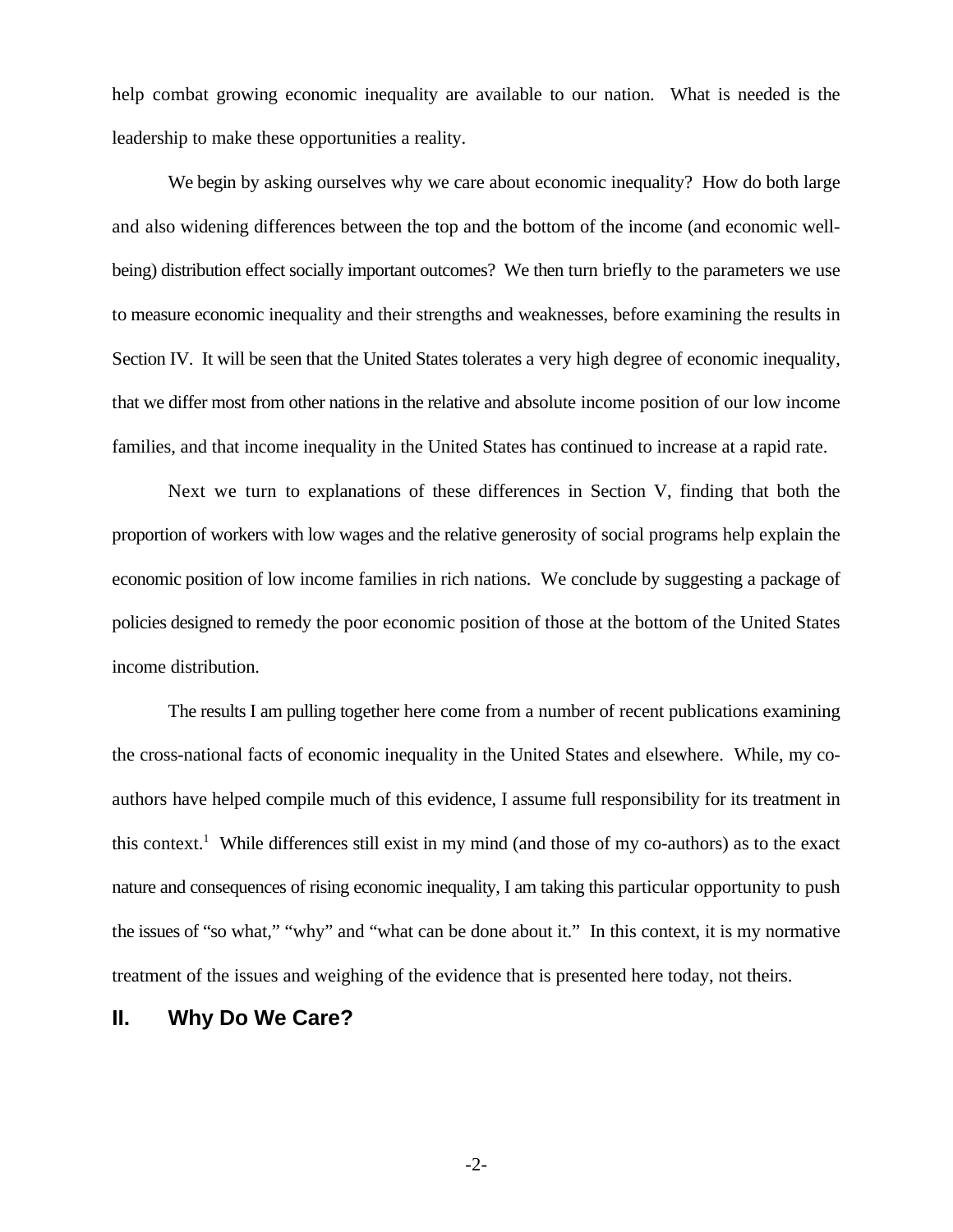An economist's natural reaction to increased economic inequality is "so what?" More accurately, an economist will first inquire, "has economic inequality actually increased?" and second, "why should one be concerned about economic inequality, or does inequality generate social evils?"

The answer to the first "evidential" question is much easier. Virtually no one denies that economic inequality in America (and in many other nations) has increased. Inequality in earned income, in market income (earnings, property income, and private pensions) and in after tax and transfer disposable income has increased in America and elsewhere (Danziger and Gottschalk 1995; Gottschalk and Smeeding 1997a, 1997b). Over the past 15 to 25 years, consumption and expenditure inequality has increased along with income inequality in America (Johnson and Smeeding 1997), as has inequality in total compensation—wages, salaries, and benefits (Little 1994) and inequality in the wealth distribution (Hurst et al. 1996). This inequality has also spread to living conditions and housing and neighborhood patterns (Massey 1996; Jargowsky 1996). Virtually no serious empirical economist argues that economic inequality in the United States has not increased over the past 25 years.

This is not to say that there are no differences of opinion in the extent of the increase in inequality or its implication for policy. Much of the increased inequality experienced in America has been accomplished by the former middle classes moving "up" in the income distribution leaving others behind. The extent to which persons and households actually saw their real incomes decline depends on the measure of inequality, time period, and price deflator. Estimates range from 35 percent (Karoly 1995) to 10 to 15 percent (Burkhauser et al. 1996). My own work with Greg Duncan and Willard Rodgers (Duncan, Rodgers, and Smeeding 1993) suggests that about 25 to 30 percent of persons who left the middle class during the 1980s and early 1990s fell from the middle class into poorer economic circumstances while 70 to 75 percent of those who left reached a higher economic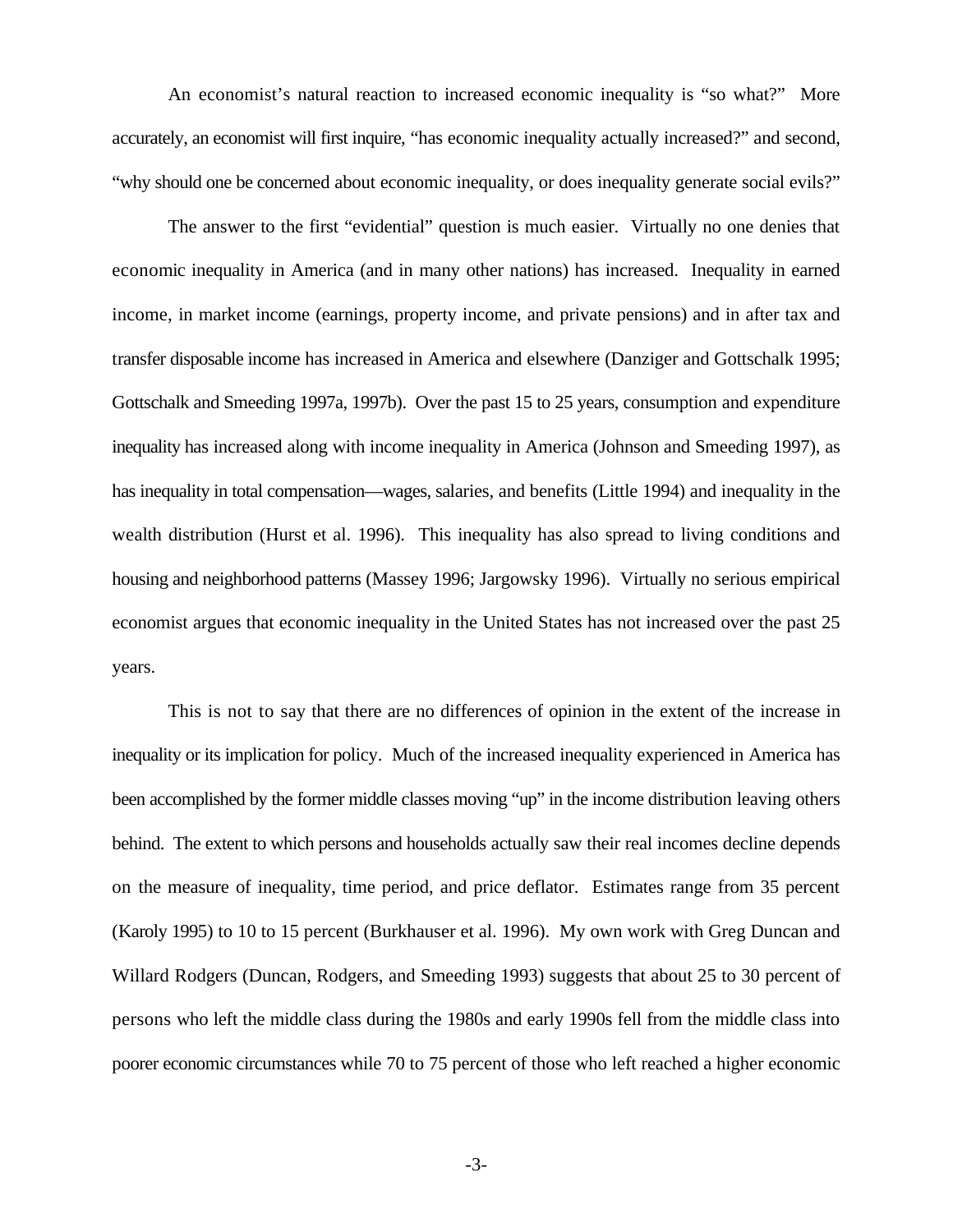plane. None of these papers argue that economic inequality has not increased, just about who moved where.

Moreover, while all of us would argue that economic growth and low unemployment rates are good for the poor as well as for the rich, there is little credible evidence that this increase in inequality is purely cyclical and not secular. Finally, accurate and unbiased studies of income and earnings mobility over time and across nations have reached two robust conclusions: (a) economic mobility is no greater in the United States than in other nations, and (b) economic mobility in the United States has not increased with rising inequality and may have, in fact, fallen in recent years (see Aaberge et al. 1995 and Gottschalk 1997, for a summary of this evidence). The literature also differs as to the policy implications of increased economic inequality. Some, but not all, argue that the distributional winners should compensate the losers (Freeman 1997; Danziger and Gottschalk 1995; Smeeding 1996).

With the answer being, yes, economic inequality in America has secularly increased in recent decades (albeit with a cyclical component), it is fair to ask the second question, so what? For the past several years several teams of social and behavioral scientists have been hard at work at this question. One problem seems to be indifference in public policy to the general issue of inequality, largely because it is an abstract statistical concept (Lowenstein 1996). However, public opinion reacts, there is a growing body of research that goes beyond public opinion to try and assess the measurable relationship between economic inequality and other important social goods. And while conclusive answers to "so what" are still difficult to find, the evidence we review here is very recent and growing. Several recent medical journals report that high and increasing economic inequality is highly correlated with high and increasing mortality (Kaplan et al. 1996; Kennedy et al. 1996). The potential link between income inequality and poor health seems to be declining social cohesion and lack of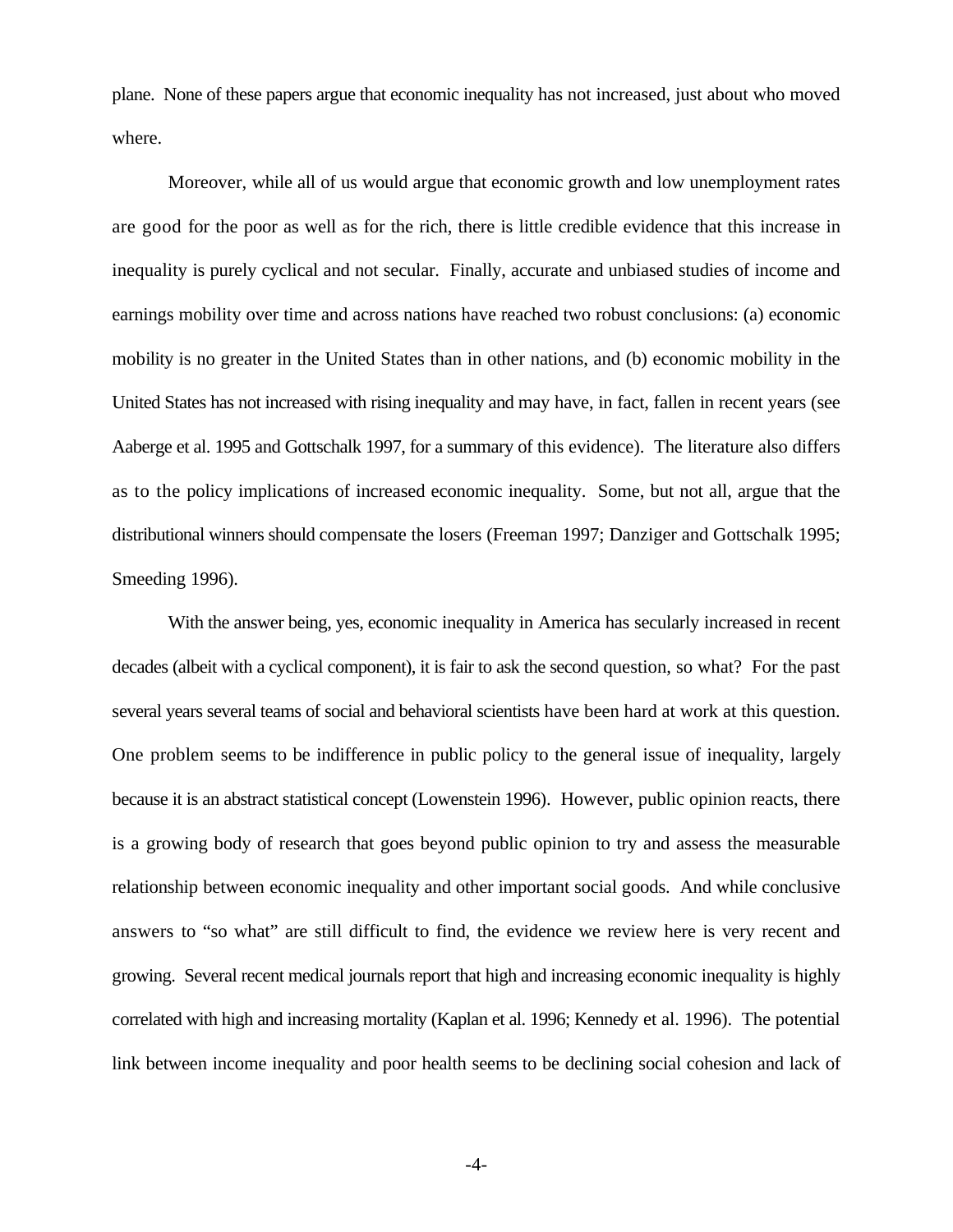shared social goals (Kawachi and Kennedy 1996; Kawachi et al. 1997). Declining social cohesion has many correlates: declining investment in human capital (education, health care) in low income areas; increasing social distrust as manifest by declining confidence in government and in one another; increased rates of property crime, and violence in low income areas; increased economic insecurity; and impaired functioning of democracy as seen by voting patterns and related evidence (Massey 1996; Kawachi and Kennedy 1997).

At the same time that we find widening "social distance" between the incomes of rich and the poor, we find a parallel increase in the residential concentration of the rich and the poor (Massey 1996; Jargowsky 1996). Left to fester, these inequalities will produce lower rates of economic growth and an increasing draw on public resources for prisons, police services, and other remedial public social services with a high social and economic cost. Simply put, if the rich and the poor share no common economic and social reality, there will be little or no agreement common social goals or vehicles for achieving these goals. The geographic and political breadth of the United States may already attest to this lack of shared goals, via the growing sentiment and actuality of the "devolution" of social and health programs from the federal government to the states. But, inequalities within states and local jurisdictions themselves suggests that these differences go beyond our national geography and also operate at state and local levels of government (Massey 1996).

While models have yet to separate cause from effect, the growing regularity of these correlations between United States economic inequality and poor social outcomes does provide cause for concern. Too much inequality can be bad for the United States as a society. Not only are absolute measures of income and their growth important, but also too great a "social distance" between the top and the bottom of the income distribution may be associated with poor social outcomes.

-5-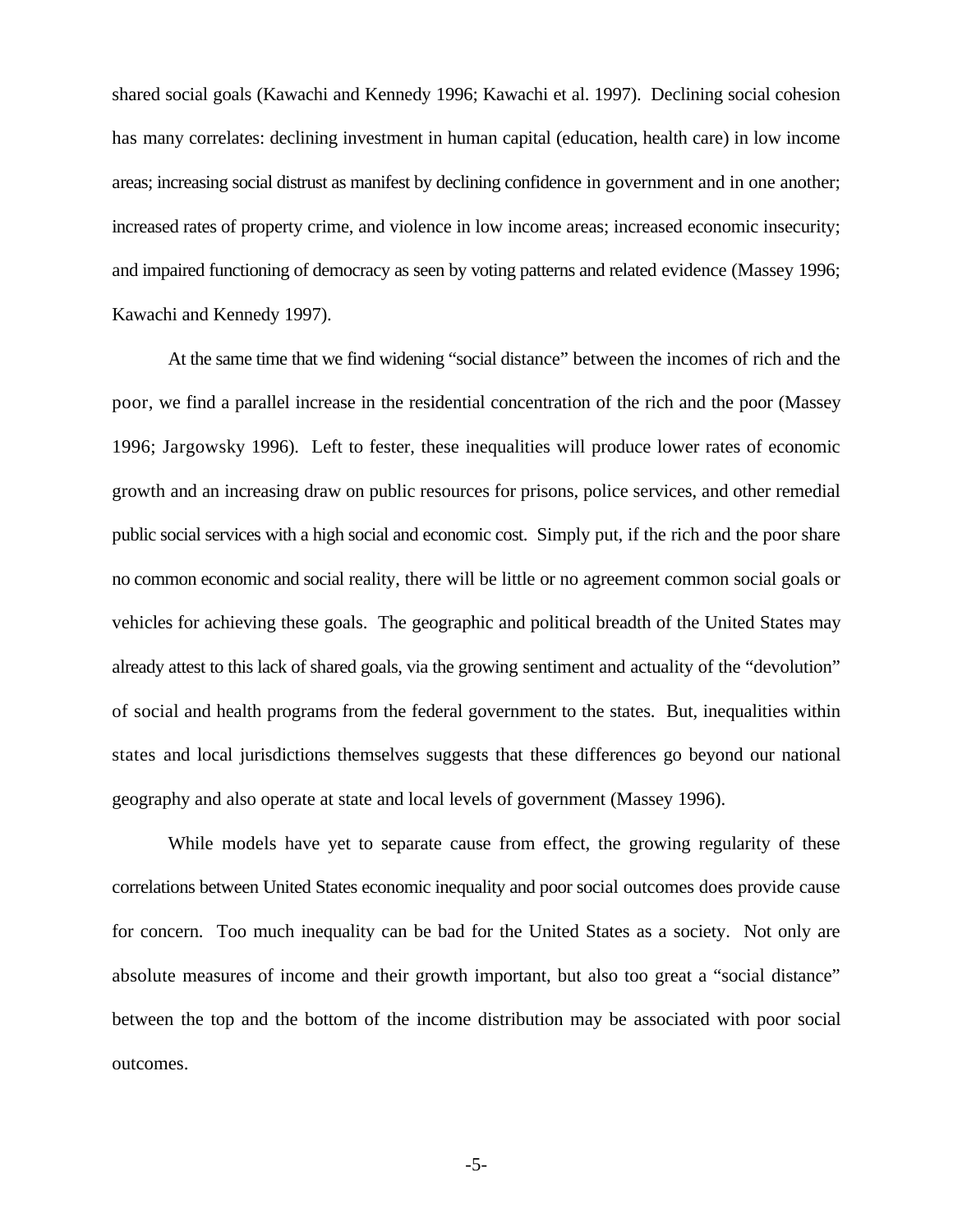The cross-national evidence on patterns of economic inequality, poor health and other outcomes across nations is even less well established. While some authors find a strong negative link between cross-national patterns of income inequality and mortality, others are less convinced (Wennemo 1993; Rodgers 1979; Wilkinson 1990, 1992, 1996; Saunders 1996). And, even more recently, the assumed positive relationship between economic inequality and economic growth has been brought into question (Benabou 1997).

While the international evidence is spotty, it may well be that very recent changes in economic inequality have not yet shown their effects on important social phenomena such as health status, economic growth and social exclusion. One reason for not finding such patterns is the fact that not all rich nations have experienced a substantial widening of income inequality, and to be sure, none have yet reached the overall level of inequality found in the United States.

# **III. Measuring Economic Inequality: The Basics**

Before moving to the results, we need to briefly review the sources of our evidence and their strengths and weaknesses. There are currently no international standards for income distribution which parallel the international standards used for systems of national income accounts. Hence, researchers need to decide what they want to measure and how far they can measure it on a comparable basis. The Luxembourg Income Study (LIS) which underlies much of this paper offers the reader many choices of perspective in terms of country, income measure, accounting unit, and time frame. But its relatively short time frame (1979-1993 for most nations, but 1968-1995 for five countries) and limited number of observation periods per country (three to five periods per country at present) currently limits its usefulness for studying longer term trends in income distribution. The purpose of this section of the paper is to explain the choices we have made in our use of LIS. The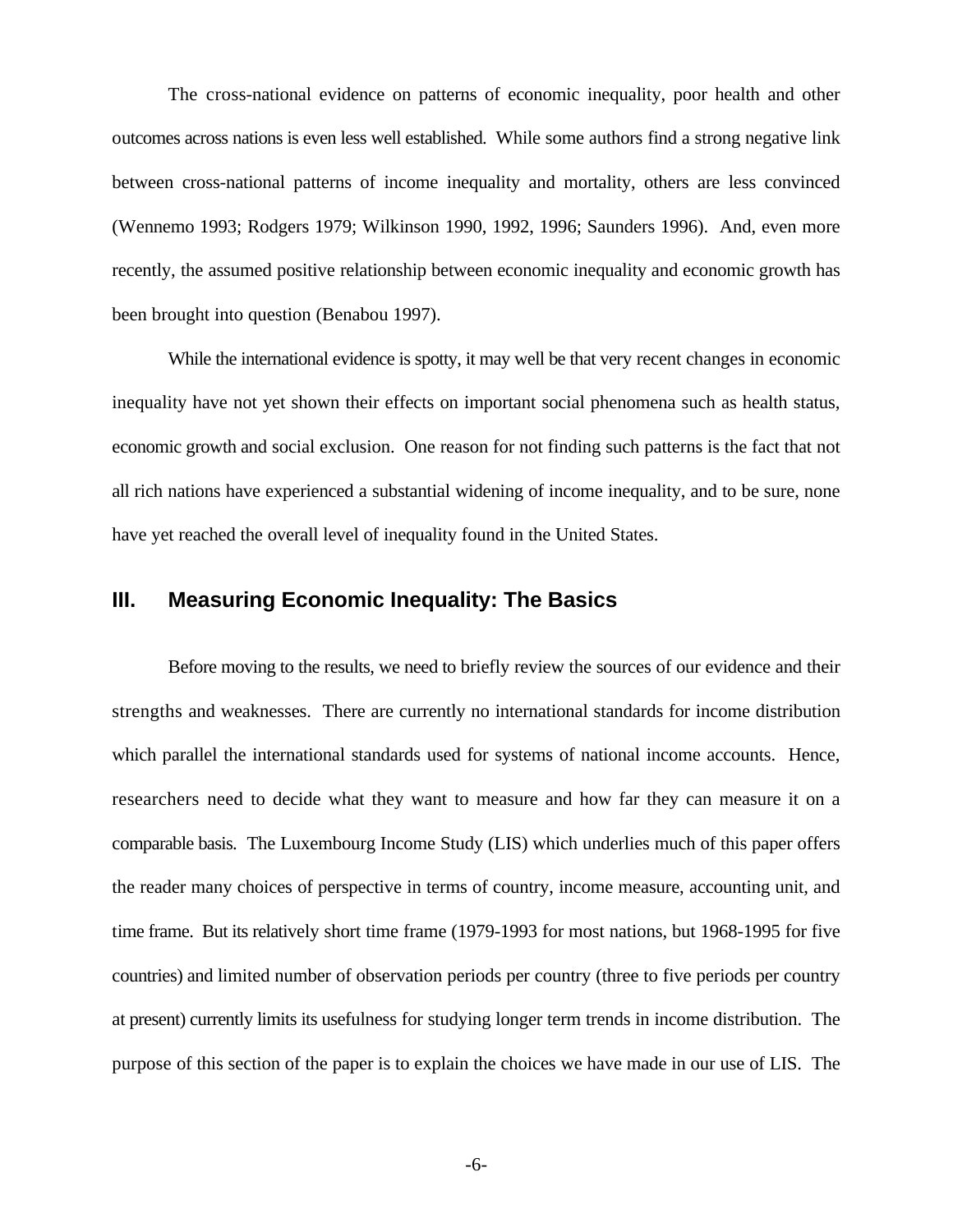choices we and others have made to study longer term trends in income distribution are discussed in

Gottschalk and Smeeding (1997a, 1997b) and Gottschalk, Gustafsson, and Palmer (1997).

Our attention is focused here on the distribution of **disposable money income**, that is income after direct taxes and including transfer payments. Several points should be noted:

- a. income rather than consumption is taken as the indicator of resources, although there may be both theoretical and empirical arguments favoring use of the latter;
- b. the definition of income falls considerably short of a comprehensive definition, typically excluding much of capital gains, imputed rents, home production, and most of income inkind (with the exception of near-cash benefits);
- c. No account is taken of indirect taxes or of the benefits from public spending (other than cash and near-cash transfers) such as health care, education, or most housing subsidies;
- d. the period of income measurement is in general the calendar year with income measured on an annual basis (although the United Kingdom evidence relates to weekly or monthly income).

Thus, variables measured may be less than ideal and results may not be fully comparable across countries. For example, one country may help low-income families through money benefits (included in cash income), whereas another provides subsidized housing, child care, or education (which is not taken into account). While, a recent study (Smeeding et al., 1993) finds that the distribution of housing, education and health care benefits reinforces the general differences in income distribution for a subset of the western nations examined here, there is no guarantee that these relationships hold for alternative countries or methods of accounting (Gardiner et al. 1995). Still this study shows that countries which spend more for cash benefits tend to also spend more for noncash benefits. Because noncash benefits are more equally distributed than are cash benefits, levels of inequality within countries are lessened, but the same rank ordering of these countries with respect to inequality levels that is found here using cash alone, persists when noncash benefits are added in. And while we use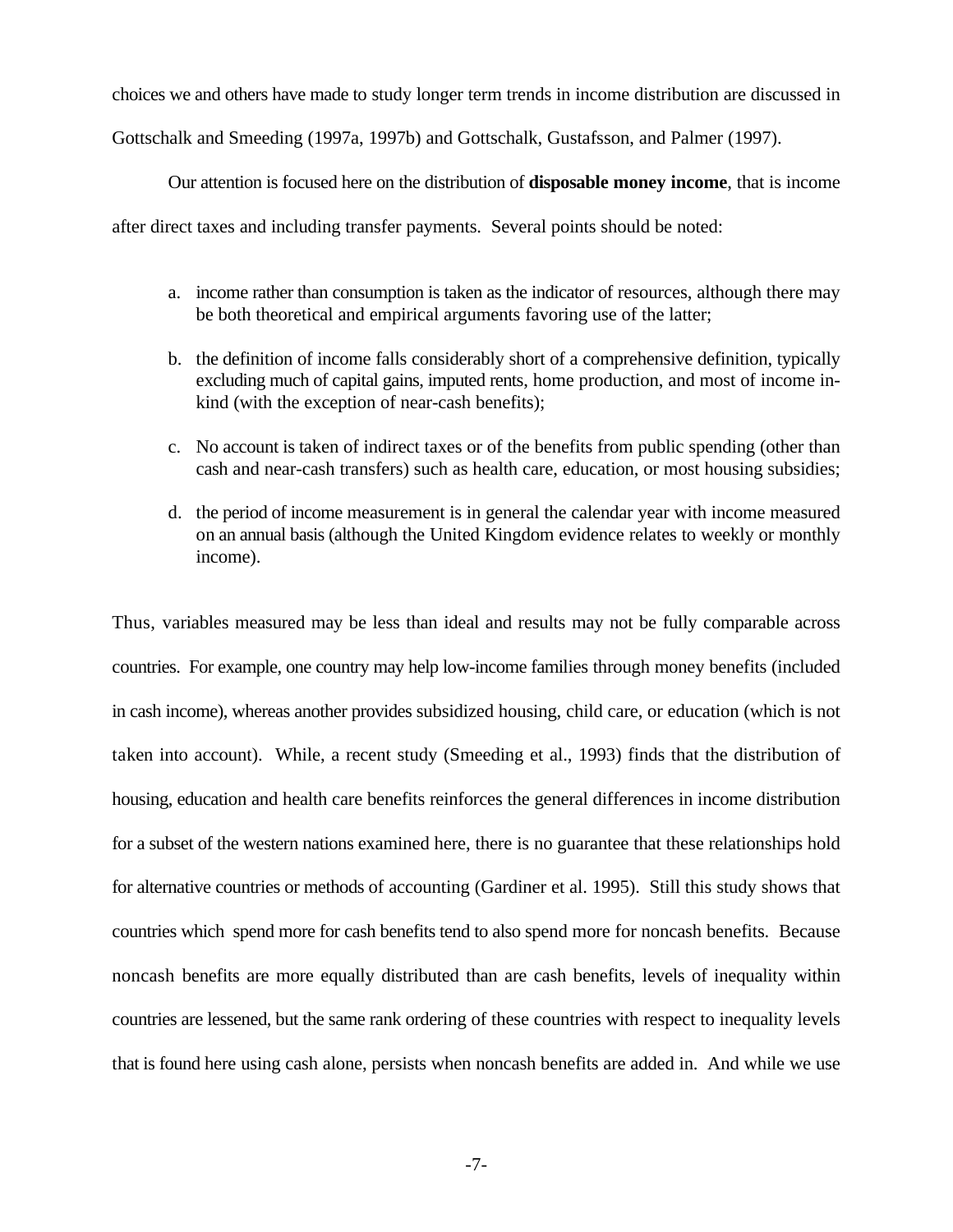income, not consumption as the basis for our comparisons, due to the relative ease of measurement and comparability of the former, there is evidence that consumption inequalities are similar to income inequalities in major European nations (deVos and Zaidi 1996).

**Market income**, which includes earned income from wages and salaries and self-employment, cash property income (but not capital gains or losses) and other private cash income transfers (occupational pensions, alimony, and child support) is the primary source of disposable income for most families. To reach disposable income, governments add public transfer payments (social retirement, family allowances, unemployment compensation, welfare benefits) and deduct personal income tax and social security contributions from market income. Near-cash benefits—those which are virtually equivalent to cash (food stamps in the United States and housing allowances in the United Kingdom and Sweden) are also included in the disposable income measure used here.

The question of distribution "among whom" is answered among individuals. When assessing disposable income inequality, however, the unit of aggregation is the household: the incomes of all household members are aggregated and then divided by an equivalence scale to arrive at individual equivalent income. For the most part, the household—all persons sharing the same housing unit regardless of familial relationship—is the common unit of analysis. However, for Sweden and Canada more restrictive nuclear family (Sweden) and economic family (Canada) definitions of the accounting unit are necessary (see Buhmann et al. 1988; Atkinson, Rainwater, Smeeding, 1995, Chapter 2, for additional details).

The approach adopted here, based in large part on data from the Luxembourg Income Study (LIS), overcomes some, but not all, of the problems of making comparisons across countries and across time that plagued earlier studies. Some problems, e.g., the use of data from different types of sources, still remains. But all of the data are drawn from household income surveys, or their

-8-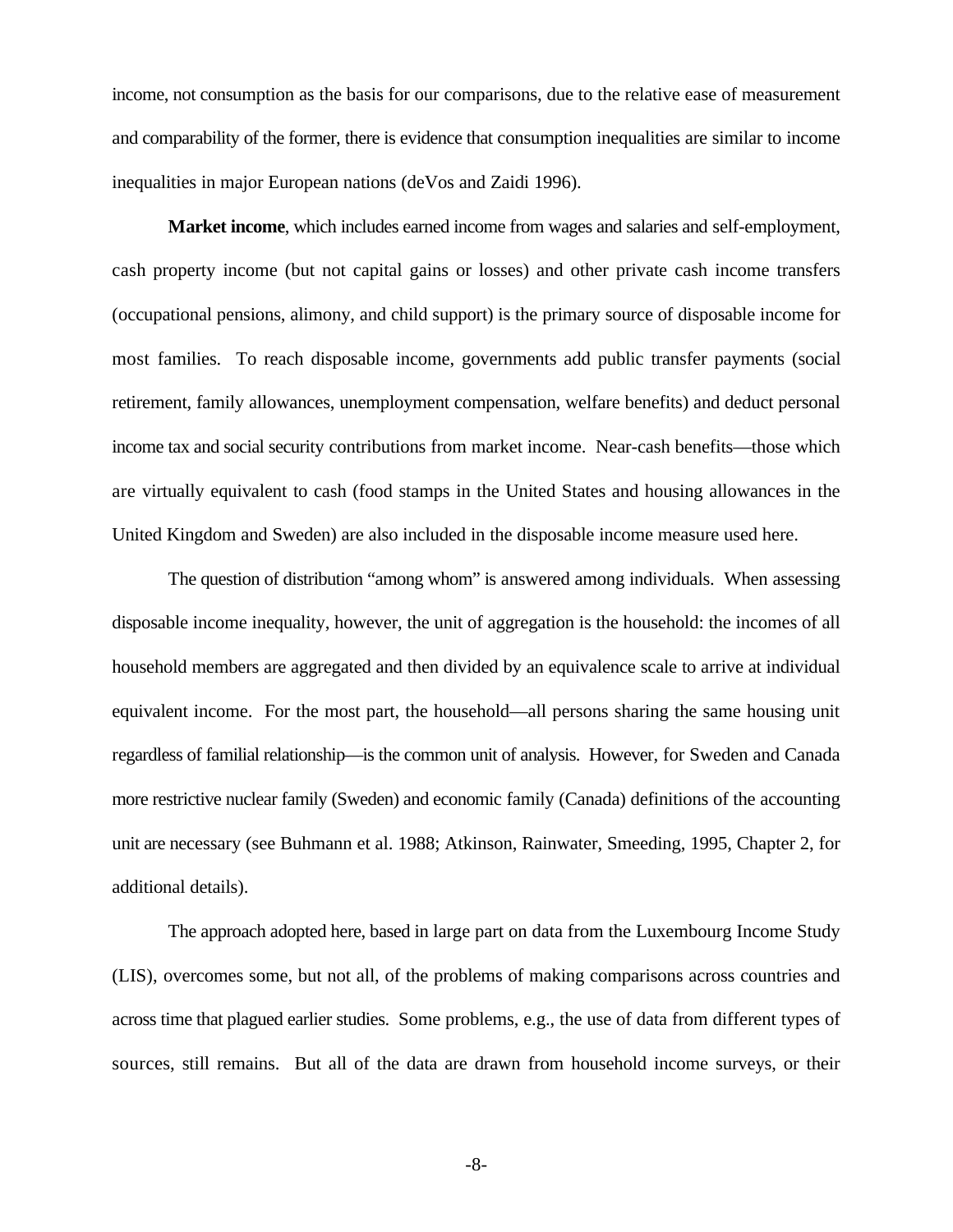equivalent, and in no case is synthetic data used. One major advantage of LIS is the availability of micro-data. The aim of the LIS project has been to assemble a single database containing survey data from many countries that is as consistent as possible. Access to the micro-data means that it is possible to produce results on the same basis, starting from individual household records, and to test their sensitivity to alternative choices of units, definition, and other concepts. It is therefore possible to make any desired adjustment for household size. Aggregate adjustments, such as that from pre-tax (market income) to post-tax (disposable) income are not necessary, although in some cases imputations are necessary at the household level. The data all cover, at least in principle, the whole non-institutionalized population as well. These data are supplemented here by data provided by two major nations not yet members of LIS (Japan and New Zealand). In both of these nations, national experts at their Central Statistical Offices calculated income inequality measures under the supervision of the LIS staff (Ichikawa 1996). The rest of the calculations were made by the author and the LIS project team.

While the aim of the LIS project is to increase the degree of cross-national comparability, complete cross-national comparability is not possible, even if we were to administer our own surveys in each nation. Comparability is a matter of degree, and all that one can hope for is to reach an acceptably high level. In economic and statistical terms, the data is noisy, but the ratio of signal to noise is still very high. Ultimately the reader must decide the acceptability of the evidence before them. To skeptics we can offer that most of the cross-national results provided here have been reviewed by a team of national experts—statisticians, social scientists, and policy analysts—prior to their publication by OECD and in other forums. And, because the LIS data is ultimately available to the research community at zero economic cost, researchers are free to repeat these calculations themselves.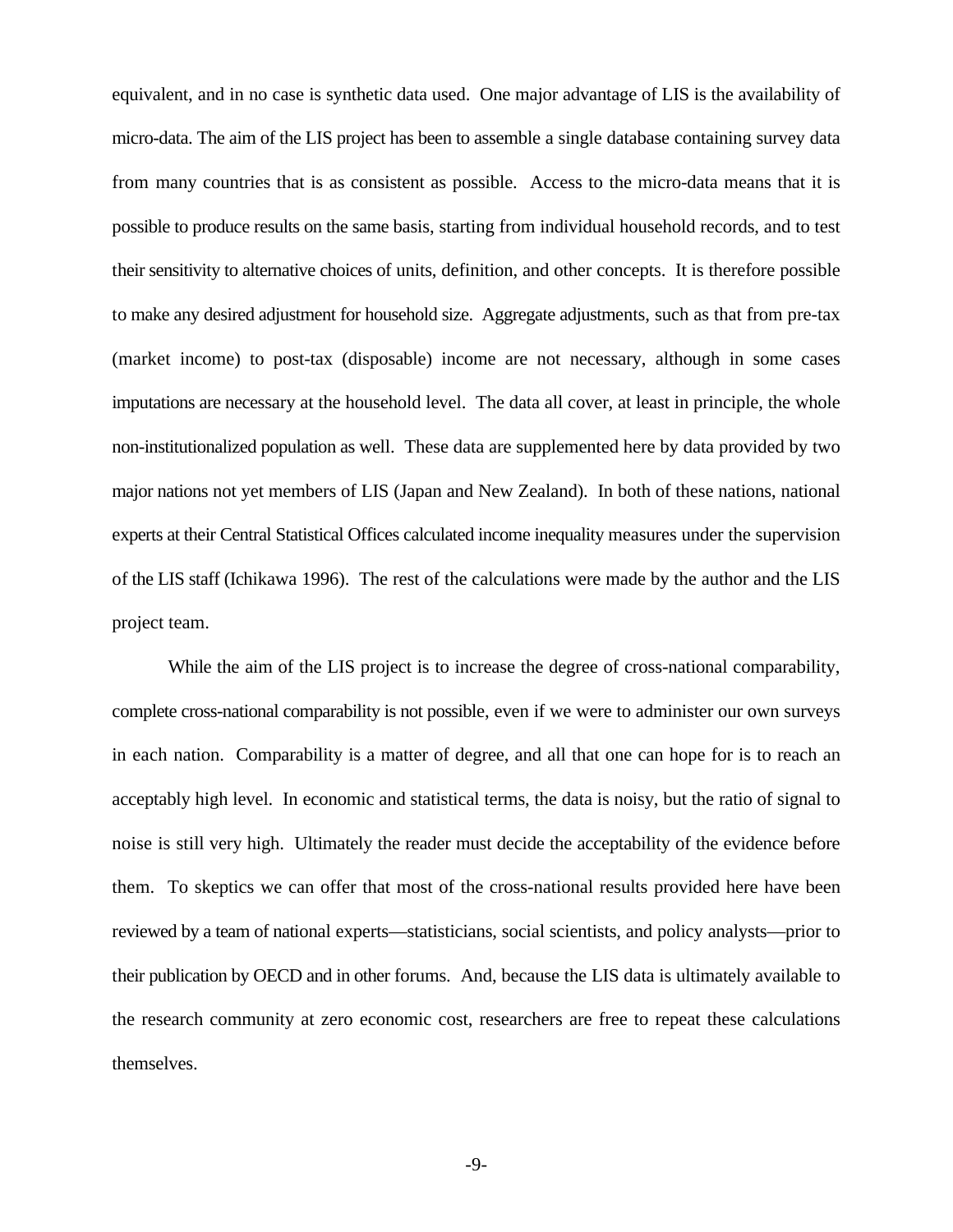## **IV. Where Do We Stand?**

The LIS data sets are used here to compare the distribution of disposable income in 22 nations around 1990 (Gottschalk and Smeeding 1997a; Smeeding 1996). We focus on both relative (Figure 1) and absolute (Figure 2) income differences. The relative inequality patterns found here correspond roughly to the results found in Atkinson, Rainwater, and Smeeding (1995), which use earlier years' LIS data in most cases. Our choice of inequality measures are four: the ratio of the income of the person at the bottom and top 10th percentile to the median  $(P_{10}$  and  $P_{90}$ , respectively); the ratio of the income of the person at the 90th percentile to the person at the 10th percentile—the decile ratio—(a measure of "social distance"); and the gini coefficient.<sup>2</sup>

#### **Relative Differences in Inequality across Nations**

In the United States, to begin with, we find the low income person at the 10th percentile in 1991 ( $P_{10}$ ) with an income 36 percent of the median (Figure 1). A high income person at the 90th percentile  $(P_{90})$ , in contrast, has 208 percent of the median. The United States decile ratio is 5.78 meaning the income of the high income person is almost six times the income of the low income person, even after we have adjusted for taxes, transfers, and family size.<sup>3</sup> In contrast, the average low income person has 52 percent of the income of the middle person in the average country; the average rich person has 183 percent as much, and the decile ratio shows an average "social distance" between rich and poor of 3.6 times  $P_{10}$ .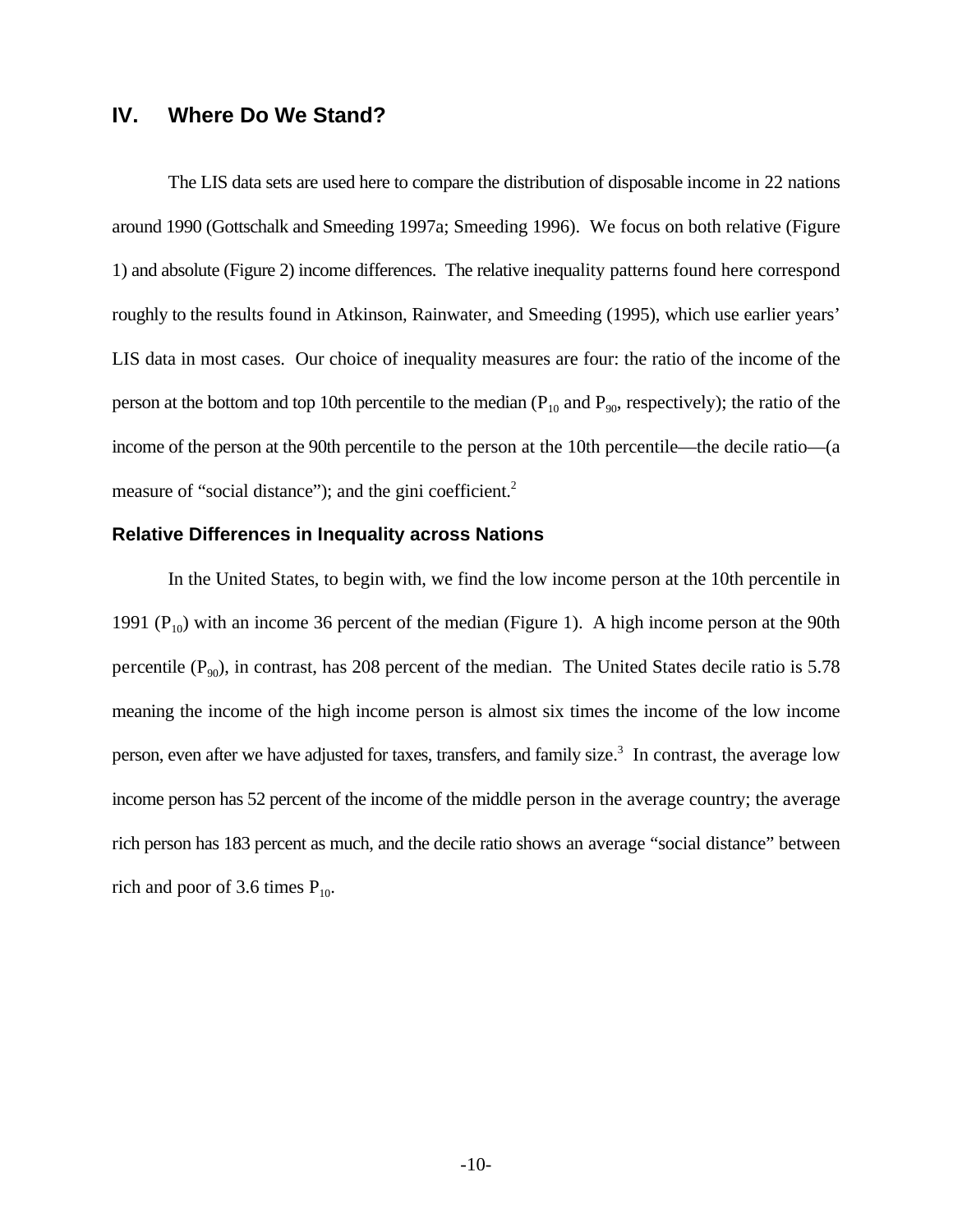#### **Figure 1. Decile Ratios and Gini Coefficient for Adjusted Disposable Income<sup>1</sup>**

(numbers given are percent of median in each nation and Gini coefficient)

|                                 | <b>P10</b>   | Length of bars represents the gap       |     |     |     |     | <b>P90</b>    | <b>P90/P10</b> | Gini                     |
|---------------------------------|--------------|-----------------------------------------|-----|-----|-----|-----|---------------|----------------|--------------------------|
|                                 | (Low Income) | between high and low income individuals |     |     |     |     | (High Income) | (Decile Ratio) | Coefficient <sup>2</sup> |
|                                 |              |                                         |     |     |     |     |               |                |                          |
| Finland 1991                    | 57           |                                         |     |     |     |     | 158           | 2.75           | .223                     |
| Sweden 1992                     | 57           |                                         |     |     |     |     | 159           | 2.78           | .229                     |
| Belgium 1992                    | 58           |                                         |     |     |     |     | 163           | 2.79           | .230                     |
| Norway 1991                     | 56           |                                         |     |     |     |     | 158           | 2.80           | .233                     |
| Denmark 1992                    | 54           |                                         |     |     |     |     | 155           | 2.86           | .239                     |
| Luxembourg 1985                 | 58           |                                         |     |     |     |     | 172           | 2.95           | .238                     |
| The Netherlands 1991            | 57           |                                         |     |     |     |     | 173           | 3.05           | .249                     |
| Italy 1991                      | 56           |                                         |     |     |     |     | 176           | 3.14           | .255                     |
| Germany 1989                    | 54           |                                         |     |     |     |     | 172           | 3.21           | .261                     |
| Austria 1987                    | 56           |                                         |     |     |     |     | 187           | 3.34           | NA                       |
| Switzerland 1982                | 54           |                                         |     |     |     |     | 185           | 3.43           | .311                     |
| New Zealand 1987/1988           | 54           |                                         |     |     |     |     | 187           | 3.46           | NA                       |
| France 1984                     | 55           |                                         |     |     |     |     | 193           | 3.48           | .294                     |
| Canada 1991                     | 47           |                                         |     |     |     |     | 183           | 3.90           | .285                     |
| Taiwan 1991                     | 50           |                                         |     |     |     |     | 195           | 3.90           | .300                     |
| Spain 1990                      | 49           |                                         |     |     |     |     | 198           | 4.04           | .306                     |
| Israel 1992                     | 50           |                                         |     |     |     |     | 205           | 4.12           | .305                     |
| Japan 1992                      | 46           |                                         |     |     |     |     | 192           | 4.17           | .315                     |
| Ireland 1987                    | 50           |                                         |     |     |     |     | 209           | 4.18           | .328                     |
| Australia 1989                  | 45           |                                         |     |     |     |     | 193           | 4.30           | .308                     |
| United Kingdom 1991             | 44           |                                         |     |     |     |     | 206           | 4.67           | .335                     |
| United States 1991 <sup>3</sup> | 36           |                                         |     |     |     |     | 208           | 5.78           | .343                     |
| Average <sup>4</sup>            | 52           | 50<br>$\mathbf{0}$                      | 100 | 150 | 200 | 250 | 183           | 3.60           | .279                     |

Source: Gottschalk and Smeeding (1997a) and Smeeding (1996); Japanese data courtesy of Ishikawa (1996); New Zealand data comes from Atkinson, Rainwater and Smeeding (1995) Chapter 4.

<sup>1</sup>Adjusted disposable income includes all forms of cash income net of direct tax using the household as the unit of aggregation and adjusting for household size differences using a square root equivalence scale.

<sup>2</sup>Gini coefficients are based on incomes which are bottom coded at 1 percent of disposable income and top coded at 10 times the median disposable income. <sup>3</sup>For United States 1994: P10 equals 34, P90 equals 219, the P90/P10 ratio equals 6.42, and the Gini coefficient is 0.368 (Author's calculations). 4 Simple average.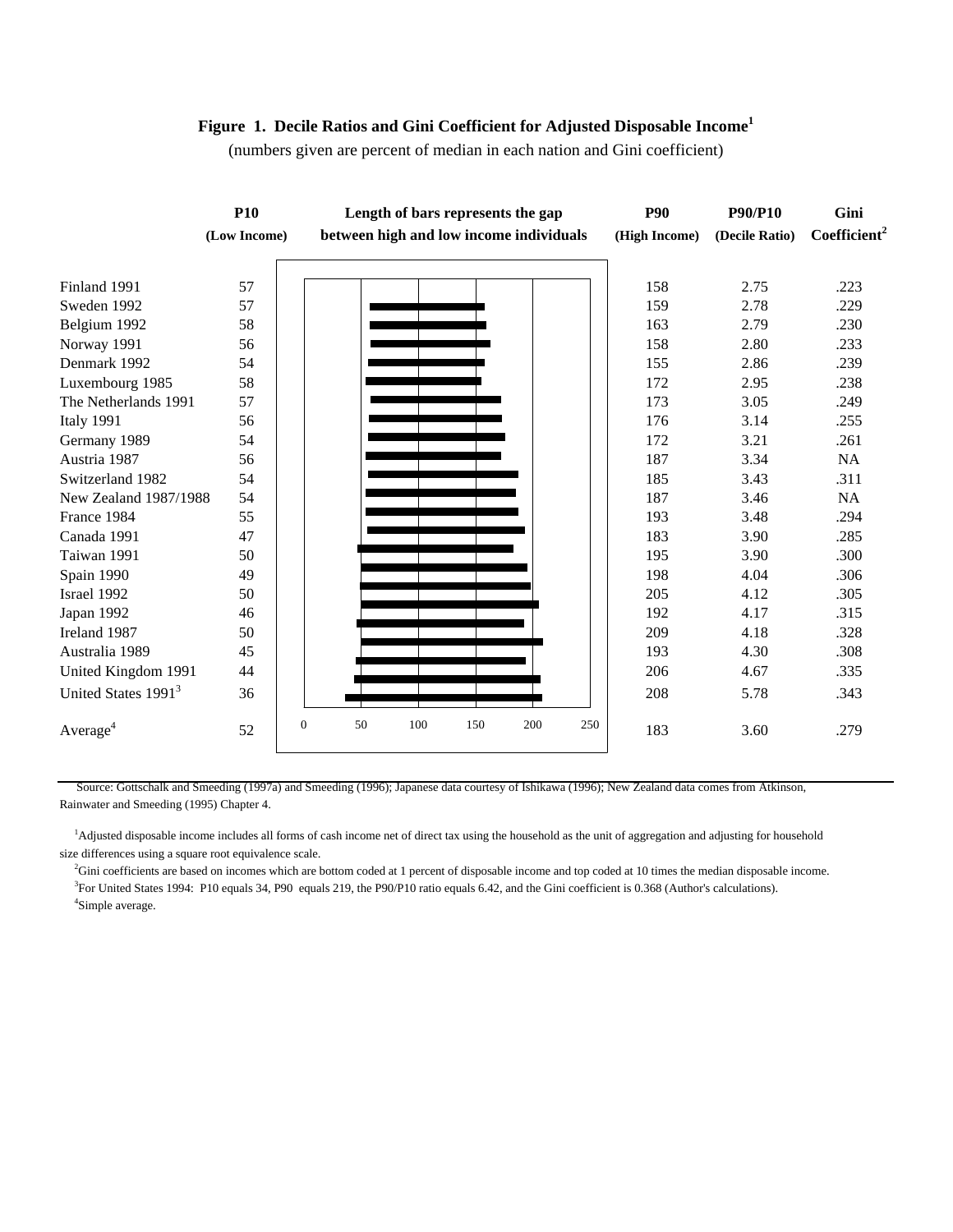#### **Figure 2. Real Income Distribution: Decile Ratio Comparisons**

(numbers given are percent of United States median income in 1991 United States dollars)<sup>1</sup>

|                      | $P10^2$<br>(Low Income) | Length of bars represents the gap<br>between high and low income individuals |     |     |     |     | $P90^3$<br>(High Income) | <b>P90/P10</b><br>(Decile Ratio) | <b>Ratio of Real</b><br><b>National</b><br><b>Median To</b><br><b>Real US Median</b> |  |
|----------------------|-------------------------|------------------------------------------------------------------------------|-----|-----|-----|-----|--------------------------|----------------------------------|--------------------------------------------------------------------------------------|--|
|                      |                         |                                                                              |     |     |     |     |                          |                                  |                                                                                      |  |
| Finland 1991         | 50                      |                                                                              |     |     |     |     | 138                      | 2.75                             | 88                                                                                   |  |
| Sweden 1992          | 47                      |                                                                              |     |     |     |     | 132                      | 2.78                             | 83                                                                                   |  |
| Belgium 1992         | 43                      |                                                                              |     |     |     |     | 120                      | 2.79                             | 74                                                                                   |  |
| Norway 1991          | 51                      |                                                                              |     |     |     |     | 143                      | 2.80                             | 91                                                                                   |  |
| Denmark 1992         | 46                      |                                                                              |     |     |     |     | 131                      | 2.86                             | 85                                                                                   |  |
| Luxembourg 1985      | 50                      |                                                                              |     |     |     |     | 149                      | 2.95                             | 86                                                                                   |  |
| The Netherlands 1991 | 44                      |                                                                              |     |     |     |     | 133                      | 3.05                             | 77                                                                                   |  |
| Italy 1991           | 42                      |                                                                              |     |     |     |     | 132                      | 3.14                             | 75                                                                                   |  |
| Germany 1989         | 41                      |                                                                              |     |     |     |     | 133                      | 3.21                             | 77                                                                                   |  |
| France 1984          | 39                      |                                                                              |     |     |     |     | 137                      | 3.48                             | 71                                                                                   |  |
| Canada 1991          | 52                      |                                                                              |     |     |     |     | 201                      | 3.90                             | 110                                                                                  |  |
| Japan 1992           | 43                      |                                                                              |     |     |     |     | 176                      | 4.14                             | 92                                                                                   |  |
| Australia 1989       | 38                      |                                                                              |     |     |     |     | 165                      | 4.30                             | 86                                                                                   |  |
| United Kingdom 1991  | 33                      |                                                                              |     |     |     |     | 156                      | 4.67                             | 76                                                                                   |  |
| United States 1991   | 36                      |                                                                              |     |     |     |     | 208                      | 5.78                             | 100                                                                                  |  |
|                      |                         | 50<br>$\mathbf{0}$                                                           | 100 | 150 | 200 | 250 |                          |                                  |                                                                                      |  |
| Average <sup>4</sup> | 44                      |                                                                              |     |     |     |     | 146                      | 3.34                             | 83                                                                                   |  |

Source: Author's calculations using the Luxembourg Income Study database.

<sup>1</sup>Unit of aggregation is the household and units are weighted by the number of persons in the household. Incomes are adjusted by  $E=0.5$ where adjusted disposable income (DPI)=actual DPI divided by household size (s) to the power E: Adjusted DPI =  $DPIs^E$ .

<sup>2</sup>Relative income for individuals who are below 90 percent of the individuals in the country and more affluent than 10 percent of the individuals in the country. Numbers give real income (1991 United States dollars) as a percent of the United States median.

 $3R$ elative income for individuals who are more affluent than 90 percent of the individuals in the country and below 10 percent of the

individuals in the country. Numbers give real income (1991 United States dollars) as a percent of the United States median.

<sup>4</sup>Simple average, excluding United States.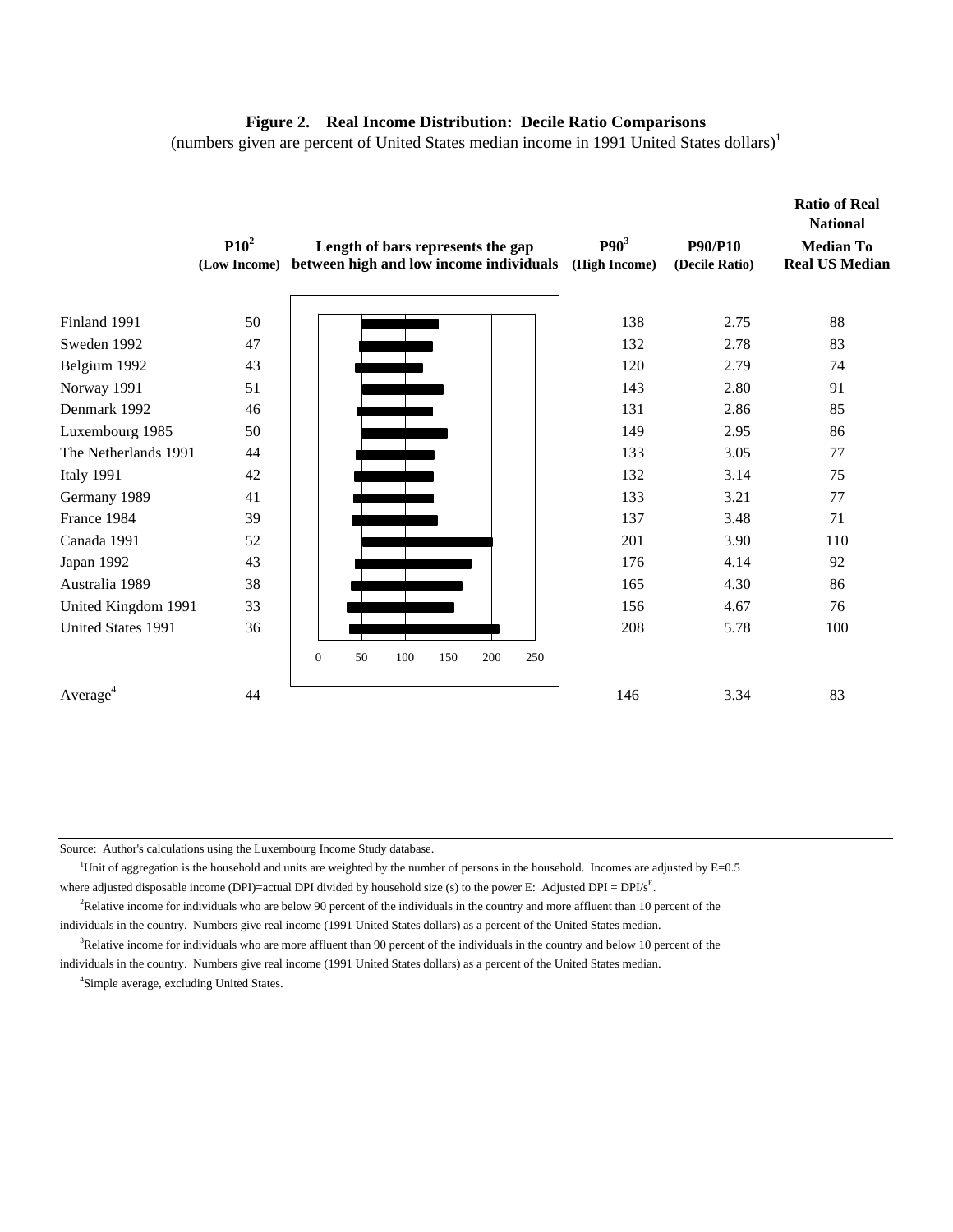Countries fall into clusters, with inequality the least in Scandinavia (Finland, Sweden, Norway) and Northern Europe (Belgium, Denmark, Luxembourg, The Netherlands). Here  $P_{10}$ 's average 57 percent of the median and decile ratios range from 2.75 to 3.05. Central and Southern Europe comes next (Italy, Germany, Austria, Switzerland, France) with decile ratios from 3.14 to 3.48. New Zealand and Canada are mixed in here as well. The Asian nations of Taiwan and Japan, Spain, Israel and Ireland come next with decile ratios from 3.90 to 4.18. Finally, the English speaking countries of Australia (4.30), Britain (4.67) and the United States (5.78).

The United States has the highest decile ratio due in large part to its very low relative incomes at the bottom of the distribution. The closest ratios to our  $P_{10}$  value of 36 are the United Kingdom (44), Australia (45), and Canada (47). Only one other nation (Spain) has a value below 50. At the top of the distribution incomes in the United States are not so different from those in other high inequality nations. Our  $P_{90}$  of 208 is below that found in Ireland (209) and close to that found in Israel (205) and the United Kingdom (206).

While percentile ratios as measures of social distance have some obvious appeal (e.g., insensitivity to top coding, ease of understanding), they have the disadvantage of focusing on only a few points in the distribution and lack a normative basis. Figure 1 presents an alternative Lorenzbased summary measure of inequality, the Gini coefficient. Using this measure, country rankings change little, inequality is still lowest in Scandinavia, then central Europe, Southern Europe, Asia with the English speaking countries having the highest inequality and the United States the highest among these.

In sum, there is a wide range of inequality among rich nations. Measures of social distance and overall inequality indicate that the United States has the most unequal distribution of adjusted household income among all 22 countries covered in this study.<sup>4</sup> The Scandinavian and Benelux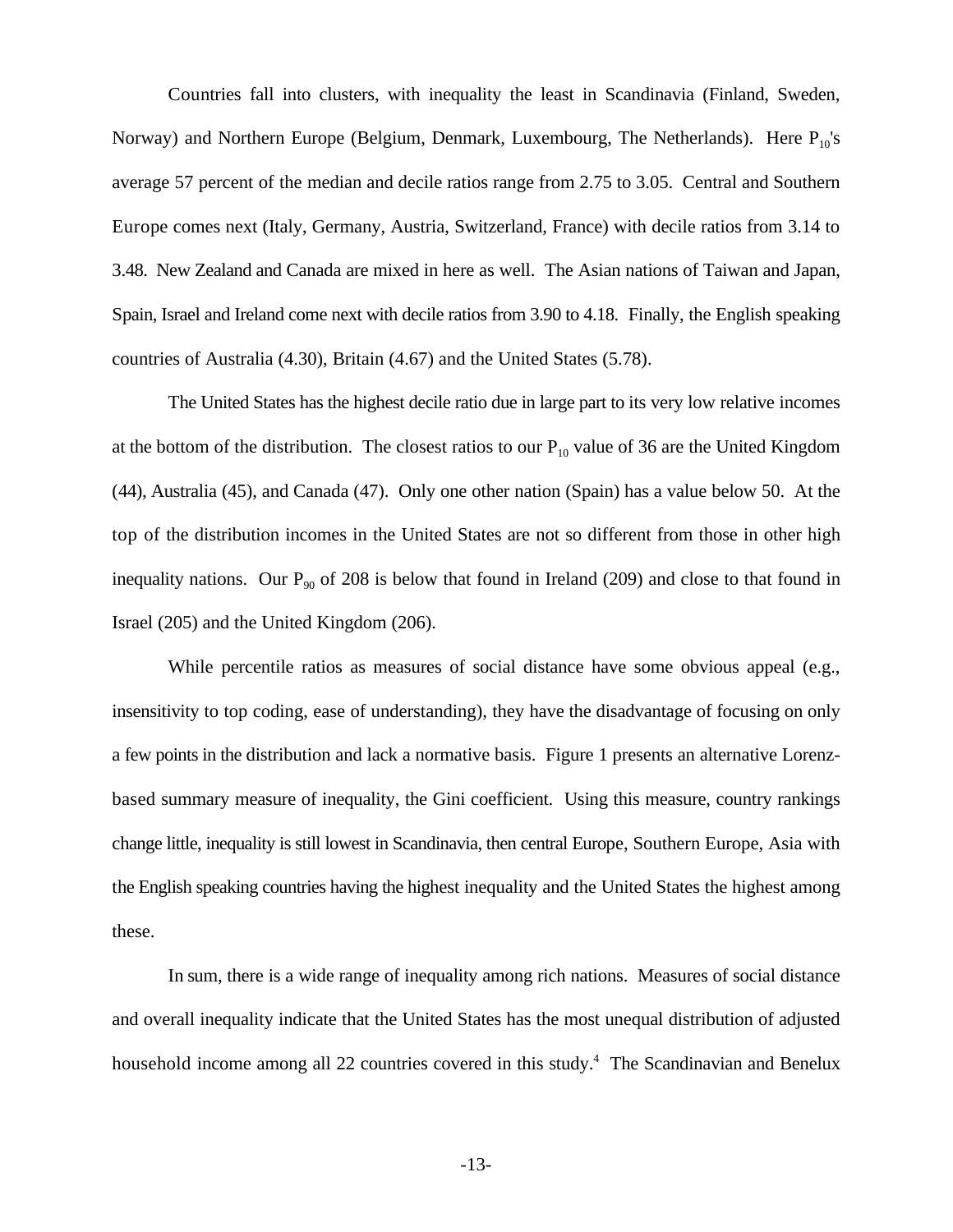countries have the most equal distributions with the United Kingdom coming closest to the degree of inequality found in the United States. The place that the United States differs most from other nations is in the lowest part of the income distribution. Here our low income families are at a distinct disadvantage compared to similarly situated units in other nations.

#### **Absolute Differences in Income Inequality across Nations**

Since countries differ substantially in terms of real GDP per capita, most authors have made comparisons across nations in nominal or relative terms, i.e., United States or Swedish low income units relative to United States and Swedish median income. Measures of real or absolute income differences across nations are much more difficult because they require comparisons of purchasing power of currencies across nations. One problem is that the purchasing power parities used to compare real levels of GDP per capita or total consumption (including government spending on health, education, transportation) across nations are not designed for adjusting measures of disposable personal income such as those examined here. Nonetheless, such comparisons are at least implicitly made by analysts who argue that the higher the average standard of living in a particular nation, the better off are its citizens. For example, because the United States real GDP per capita in 1993 was \$24, 750 as compared to say \$17,750 in the United Kingdom, \$15,230 in Finland, \$18,050 in The Netherlands, and \$18,070 in Italy, the United States is, "on average," better off than these nations (World Bank 1995). What is interesting is to ask how far that average advantage carries when one takes account of the wider dispersion in overall distribution in the United States? What has been implicitly assumed by analysts is that the higher United States average standard of living extends to all levels of the income distribution.

We investigate this question by converting the median incomes of a set of rich nations on which the percentile points in Figure 1 are based, into real United States 1991 dollars using the Penn

-14-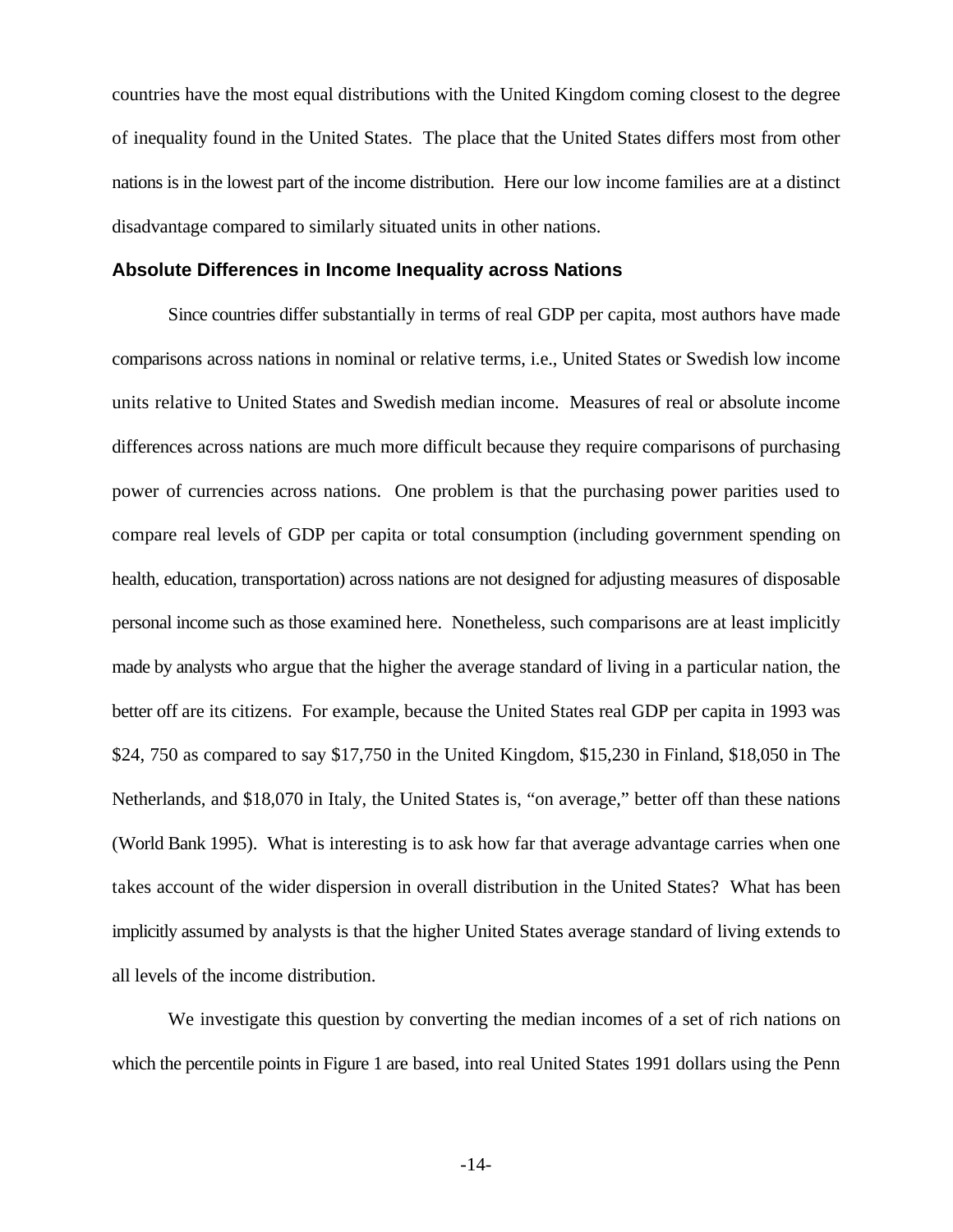World Tables' purchasing power parities (Summers and Heston 1991) in Figure 2. We then recompute median, high, and low incomes as a fraction of the United States median. We also repeat the decile ratio from Figure 1. Because we have adjusted both  $P_{10}$  and  $P_{90}$  by the same purchasing power parity, the decile ratio is unchanged.

The real dollar gaps between the United States and other nations in Figure 2 are much closer at the bottom end of the scale than are those in Figure 1, because almost all of the nations shown in Figure 2 are "poorer" than the United States in terms of real GDP per person. Stated differently, both low and high disposable incomes fall as a percent of the United States median income in most nations. On average, a low income person now has a real income that averages 44 percent of the United States median as compared to 52 percent of their own median (compare to Figure 1). As is often claimed, the United States has the highest median ("average") standard of living of the countries compared here based on adjusted median income (with the exception of Canada). The rankings of nations at the 50th percentile are therefore similar to those found when using GDP per capita (e.g., World Bank 1995).

However, the wider distribution of United States incomes means that "low -income" persons living in households at the  $P_{10}$  level in the United States still had lower living standards than did similarly situated persons in almost all of the 15 other nations shown here, the United Kingdom being the only exception. Despite the fact that the median American enjoyed a standard of living far above the median German (whose disposable income per equivalent adult was only 77 percent as high), Belgium (77 percent as high), or Swede (83 percent as high), low-income Americans—at  $P_{10}$ —had living standards that were 13 percent below that of low-income Germans, 17 percent below lowincome Belgiums, and 24 percent below the average income of the bottom quintile Swede. Only the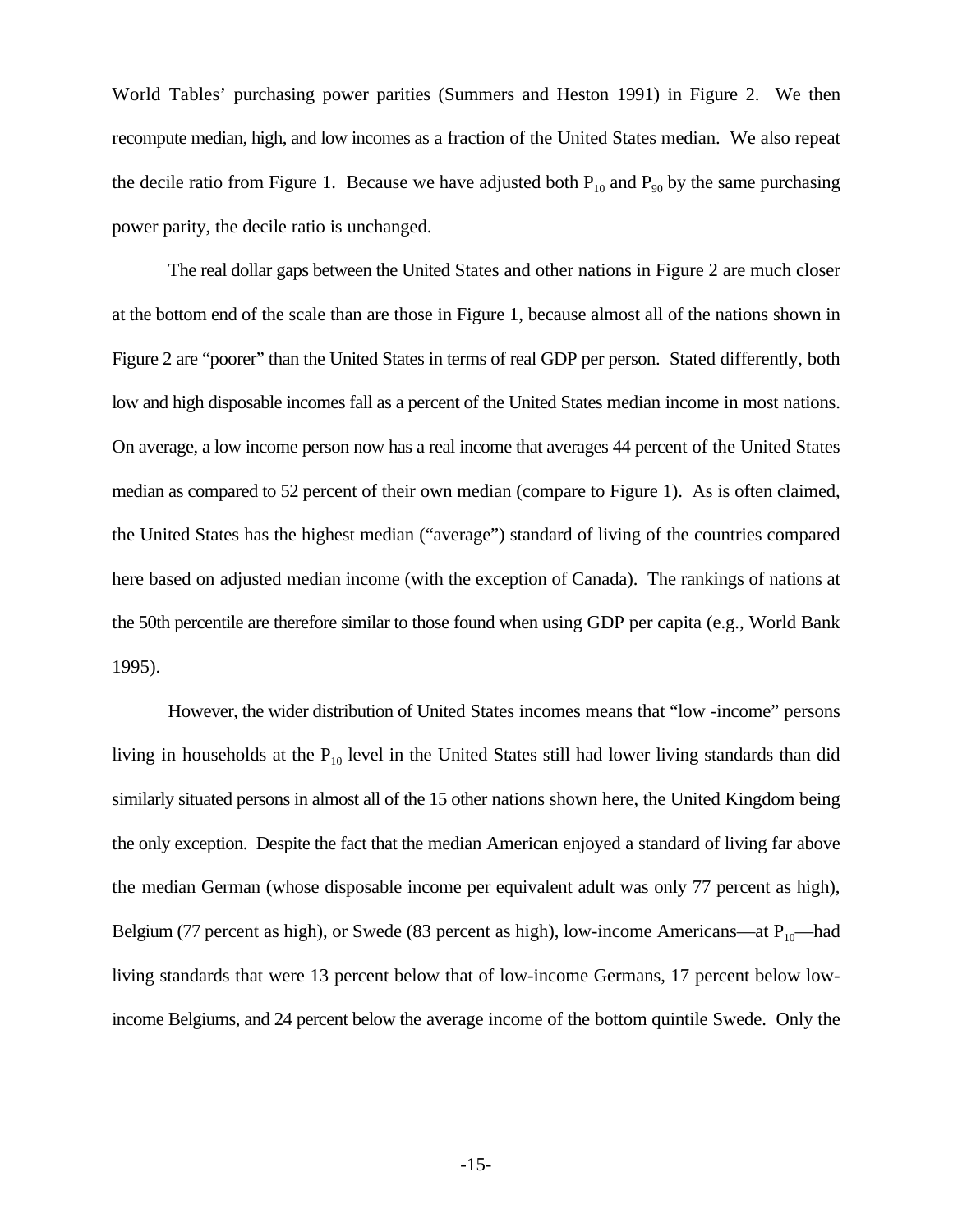British, French, and the Australians had real incomes that were near or below those of the Americans at the bottom end of the income distribution.

Real income comparisons move in both directions, of course. At the other end of the scale, "high income" Americans enjoyed real living standards far above those experienced in other nations. At the  $P_{90}$  level, the real income of Americans was 42 percent more than the average incomes of the rich in the other nations studied (208 versus 146).

Although we would argue that economic well-being in the most developed countries is most crucially a function of the individual's relative position in the distribution of income, real levels of living are also important in comparing income and well-being. Such comparisons allow one to balance off differences in income distribution with differences in real overall spendable income. The claim that "America enjoys the highest standard of living in the world" must be evaluated alongside the equally valid claim that America enjoys the greatest level of real income inequality in the postindustrialized world—with their rich far better off than rich in other nations and their poor not so well off as are the poor in other nations.

And low absolute levels of living may also have great social costs. For example, the highly negative effects of a low absolute standard of living for young children is now well established (e.g., see Duncan et al. 1997). Young American children living in households with incomes at 75 percent of the United States poverty line or below (i.e., roughly the  $P_{10}$  level) are at severe risk of poor health, subsequent poor educational performance, and diminished abilities and achievements more generally. And our LIS data show that among families with children, real economic status at  $P_{10}$  is below all of the other nations shown here (Rainwater and Smeeding 1995). Hence, the social costs of low absolute incomes for families with children may be quite high.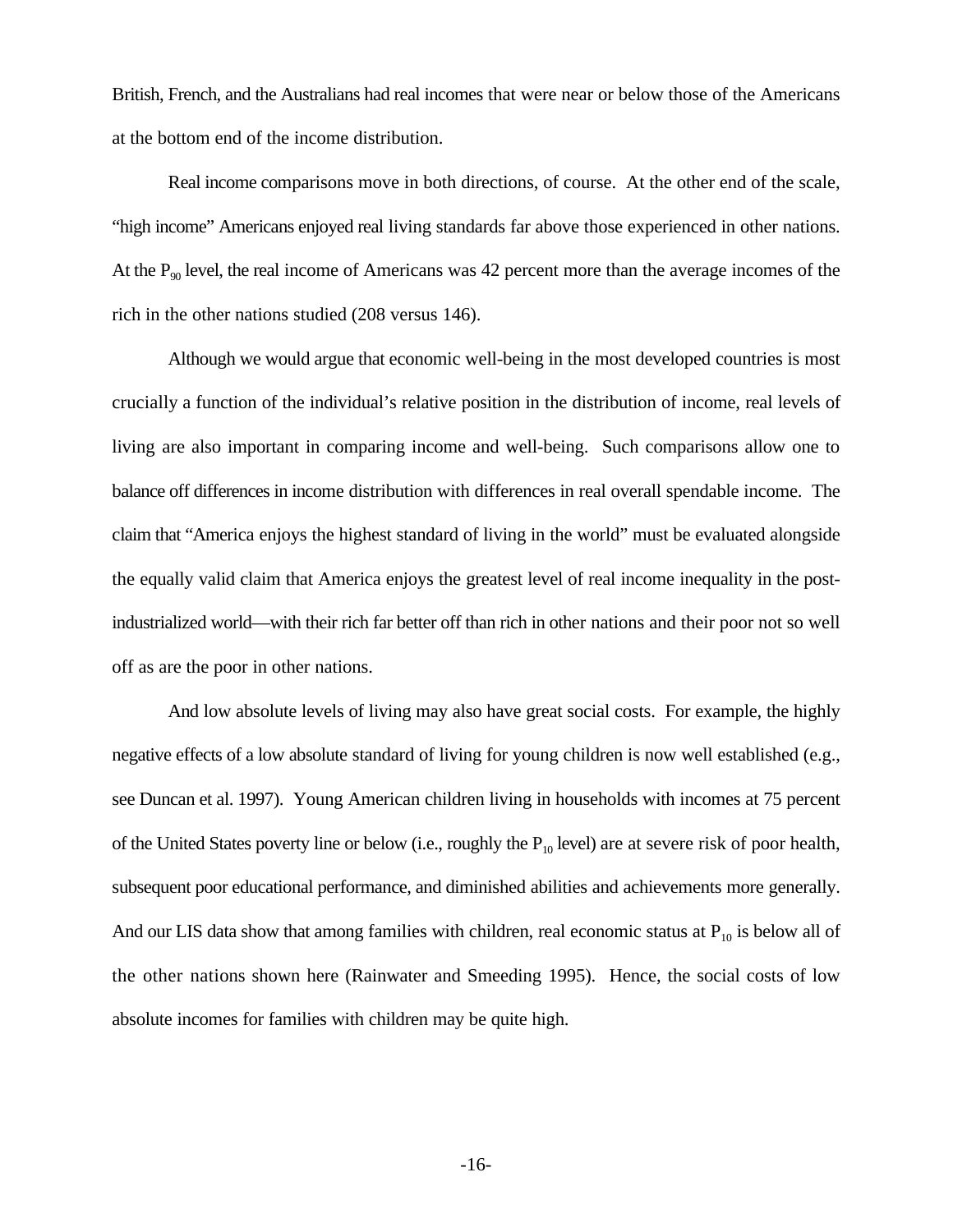In closing, we must reiterate the crudeness of the purchasing power parity ratio when applied to the disposable after tax income concept. Because countries differ in the way that they finance goods, such as health care and education, and because they differ in the extent to which specific types of consumption are tax subsidized, e.g., owned versus rented housing, these purchasing power parities are less than ideal for adjusting disposable income for total control over resources— "standards of living"—across countries. The "real income" measures above should therefore be seen as measures of net spendable income rather than measures of total consumption, the largest difference between the two concepts being goods and services such as health care, child care, and education which are provided at different prices and under different financing schemes in different nations. To the extent that other nations' low income citizens need to spend less out-of-pocket for these goods than do Americans, our low income citizens are at an even larger real income disadvantage than is shown in Table 2 compared to their peers in comparable high income nations.

# **V. Trends in Inequality**

Do the differences in inequality in OECD countries in the late 1980s and early 1990s reflect convergence to a common level of inequality or are the less equal countries (the United States, the United Kingdom, and Australia) becoming even less equal? To answer these questions we compare recent trends in inequality (from 1979 onwards). Because the LIS data cover only two to four data points in each nation, we rely on published data from other sources to assess the trend in income inequality (Gottschalk and Smeeding 1997a, 1997b). While differences in units, income measures equivalence adjustments and other factors in different studies make it difficult to compare levels of inequality across these studies, the trends will be comparable as long as surveys and inequality measures remain constant within countries over time.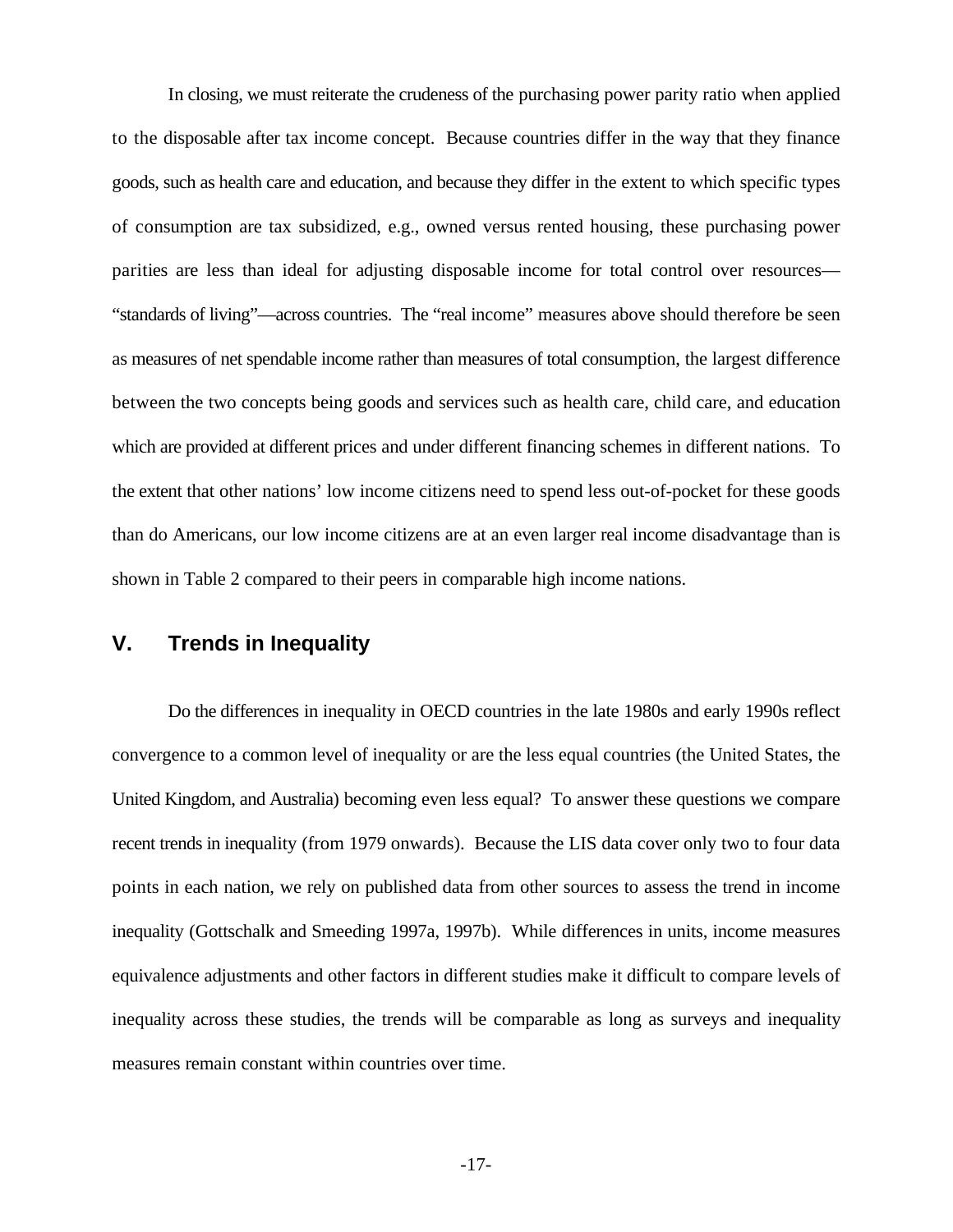The recent empirical evidence concerning trends in income inequality in different nations is summarized in Figure 3. Countries are listed in order of yearly percentage changes in disposable income inequality (as measured by the change in the Gini coefficient) from largest to smallest change. Also shown is the absolute yearly change in the Gini over this same period.<sup>5</sup>

The largest percentage changes in income distribution took place in the three countries that also experienced large increases in earnings inequality, Australia, the United States, and the United Kingdom, and in three countries with small increases in inequality of labor market income, Denmark, Sweden, and The Netherlands. While household income inequality increased in several countries, the degree and timing of changes were markedly different. In the United States the largest increases in inequality occurred in the early 1980s and continued into the early 1990s. In the United Kingdom income inequality fell through the mid-1970s but the Gini coefficient rose by more than 30 percent between 1978 and 1991, and has remained roughly constant since. This is almost double the increase over a similar period in the United States, and more than double the decline in the United Kingdom from 1949 to 1976 (Karoly 1995; Atkinson 1996). In Sweden all of the increases came since 1989; in Denmark they occurred during the late 1980s, and in The Netherlands from the mid-1980s to the mid-1990s. While the large relative change in Gini in the United Kingdom might be ascribed to the fact that it started from an average base Gini in 1979, the absolute increase in inequality is also larger in the United Kingdom than in any other nation. The Swedish, Danish, and Dutch distributions had relatively high percentage changes in their Ginis in part because they began from a lower base Gini. But Sweden also experienced a high absolute change equal to that found in the United States. Still, the Dutch, Danish, and Swedish income distributions have remained considerably more equal than either the United States or the United Kingdom (see Figure 1). And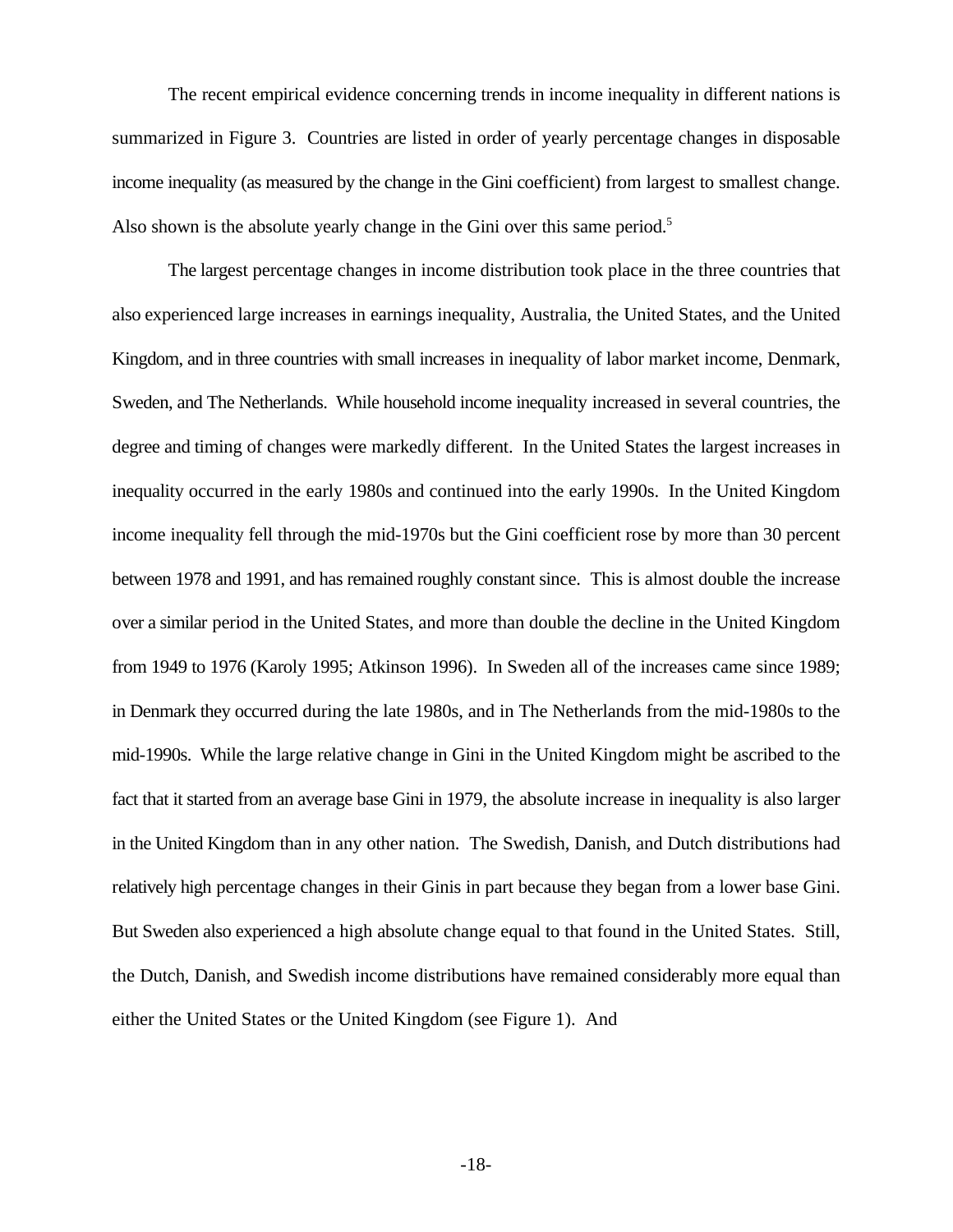

**Figure 3. Trends in Disposable Income Inequality Gini Coefficients**

Source: Gottschalk and Smeeding (1997b).

<sup>1</sup>Average percentage change per year equals the percentage change in the Gini coefficient over the time frame indicated divided by the number of years in the interval. Average absolute change per year equals the absolute change in the Gini coefficient over the interval multiplied by 100 and divided by the number of years in the interval.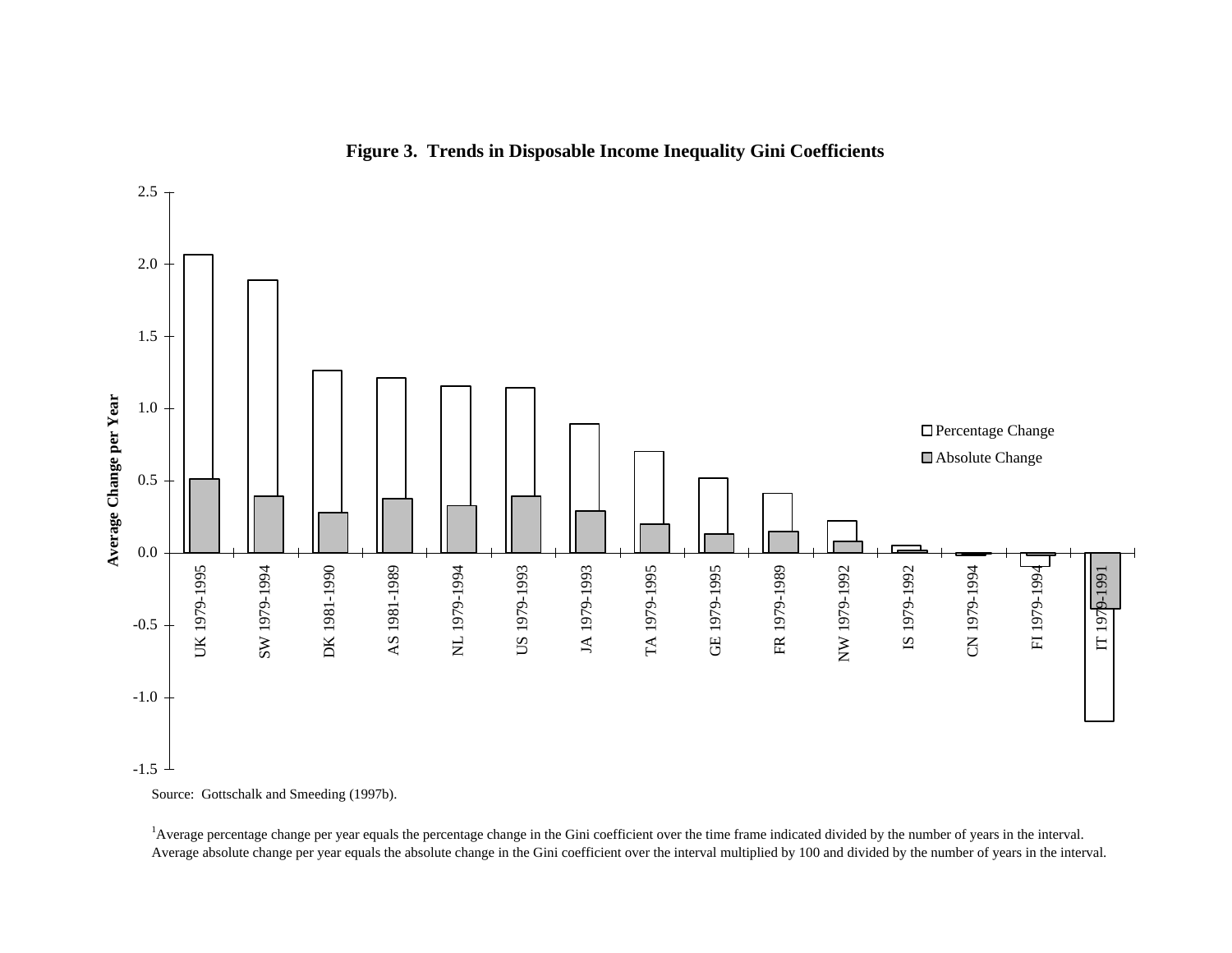Denmark and The Netherlands display a much smaller absolute increase in their Ginis than did the United States, Sweden, Australia, and the United Kingdom (see Figure 3).

Japan, Taiwan, and Germany form another group of countries with moderate increases in family income inequality. What is remarkable about the other five countries is that they have, so far, experienced little or no increases in the dispersion of family income. In Italy, measured income inequality has declined substantially since 1979. Increases in disposable family income inequality were much less widespread than were increase in inequality of individual earnings or of household market income (earnings of all members plus other market sources such as interest, dividends and rents), suggesting that taxes and transfers muted some of the market driven changes in inequality over this period (see Gottschalk and Smeeding 1997a, 1997b; Smeeding 1996). Indeed, detailed studies of other nations such as Canada suggest that even very large countries can enjoy a relatively low level of income inequality if they pursue the proper policies (Card and Freeman 1993; Hanratty and Blank 1993; Banting and Beach 1995).

There also appears to be no clear relation between the trend over the 1980s and the overall level of inequality at the start of the period. Inequality increased both in the United States, with a high level of inequality even before the increase, and in Sweden, Denmark, and The Netherlands, which started from much lower levels of inequality in the 1980s. Inequality fell by 10 percent in Italy but rose by an even larger amount in the United Kingdom, both EC nations occupying intermediate positions in the mid-1980s. Nor is there a consistent country group story. Among the Nordic countries, Sweden and Denmark experienced a rapid rise in inequality in the early 1990s, while Finland did not. In Europe we find large secular increases in inequality in the United Kingdom, Denmark, and The Netherlands but smaller increases in Belgium, Germany, and France. Canada experienced no measurable increases in inequality of family income while the United States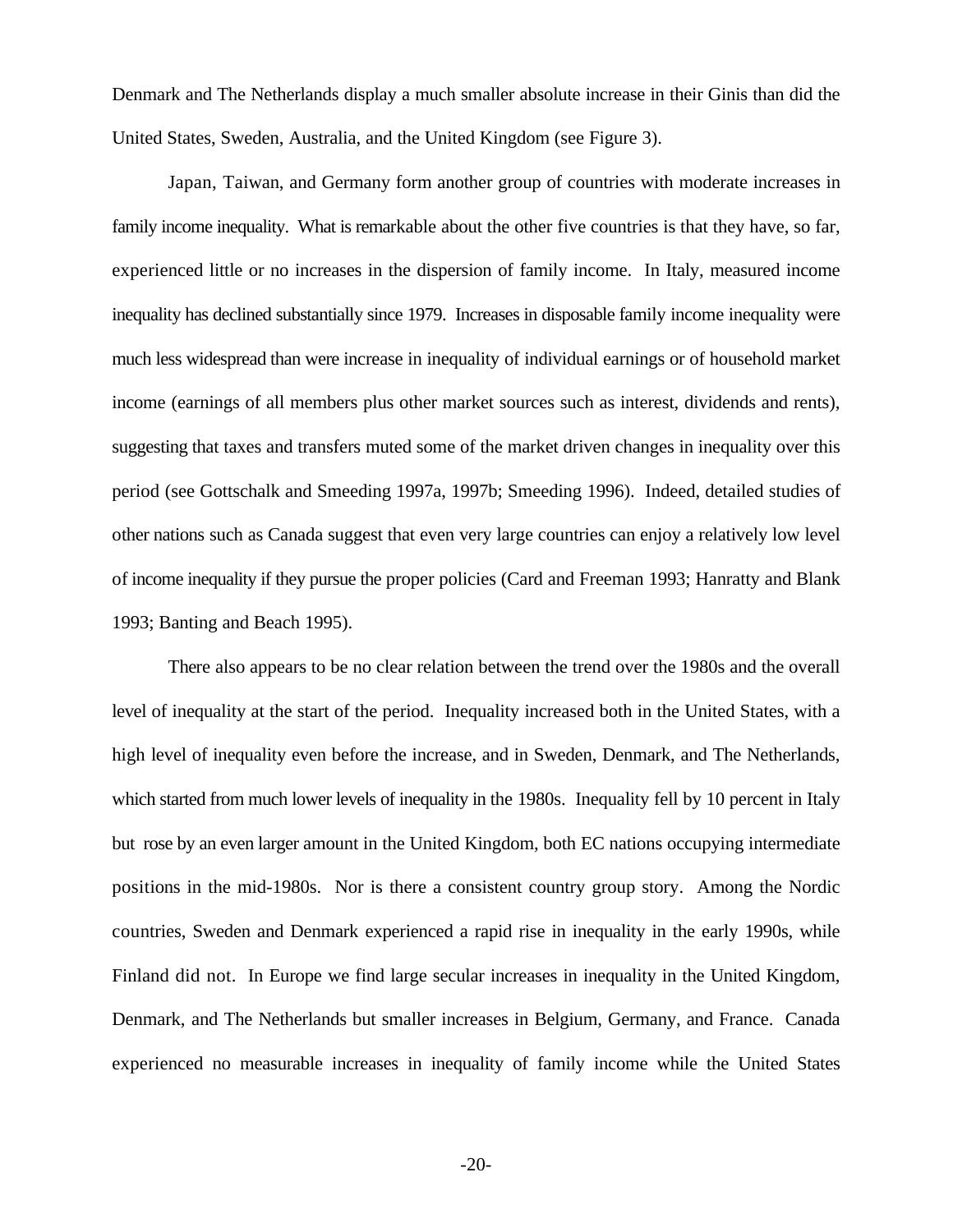experienced much larger increases, despite similar changes in earnings inequality (Card and Freeman 1993; Banting and Beach 1995). Only in Japan and Taiwan do we find similar changes in similarly situated nations over roughly the same period.

Whether the other countries will follow the trends in the United States, the United Kingdom, Australia, and Sweden is an open question. There is increased pressure from high unemployment and rising earnings inequality in most of the nations shown here (OECD 1996), and very recent signs that they are having predictable effects in some nations (e.g., The Netherlands). However, creative employment policy, tax and transfer policy, and other factors (e.g., increased labor force participation by married women) has so far prevented these market influences from affecting the distribution of disposable income in many other nations.

# **VI. Why Are We So Different?**

We have seen that the United States has the highest overall level of income inequality among the 22 nations studied here. We have also seen that income inequality has increased in the United States and in several other nations. The question we must now address is not an easy one: why **is** the United States different?

The story of why we observe these differences in levels and trends in income inequality is necessarily incomplete because of the confluence of market, demographic, institutional, and policy forces and behavioral change on the part of individuals, families, and households. The inclusion of multiple income sources received by multiple individuals thwarts attempts to identify the causal links that lead to variations across countries and over time in the distribution of total post-tax and transfer family income (Gottschalk and Smeeding 1997a; Atkinson 1996). There is ample evidence that family members take account of all sources of income available to the family in deciding not only how much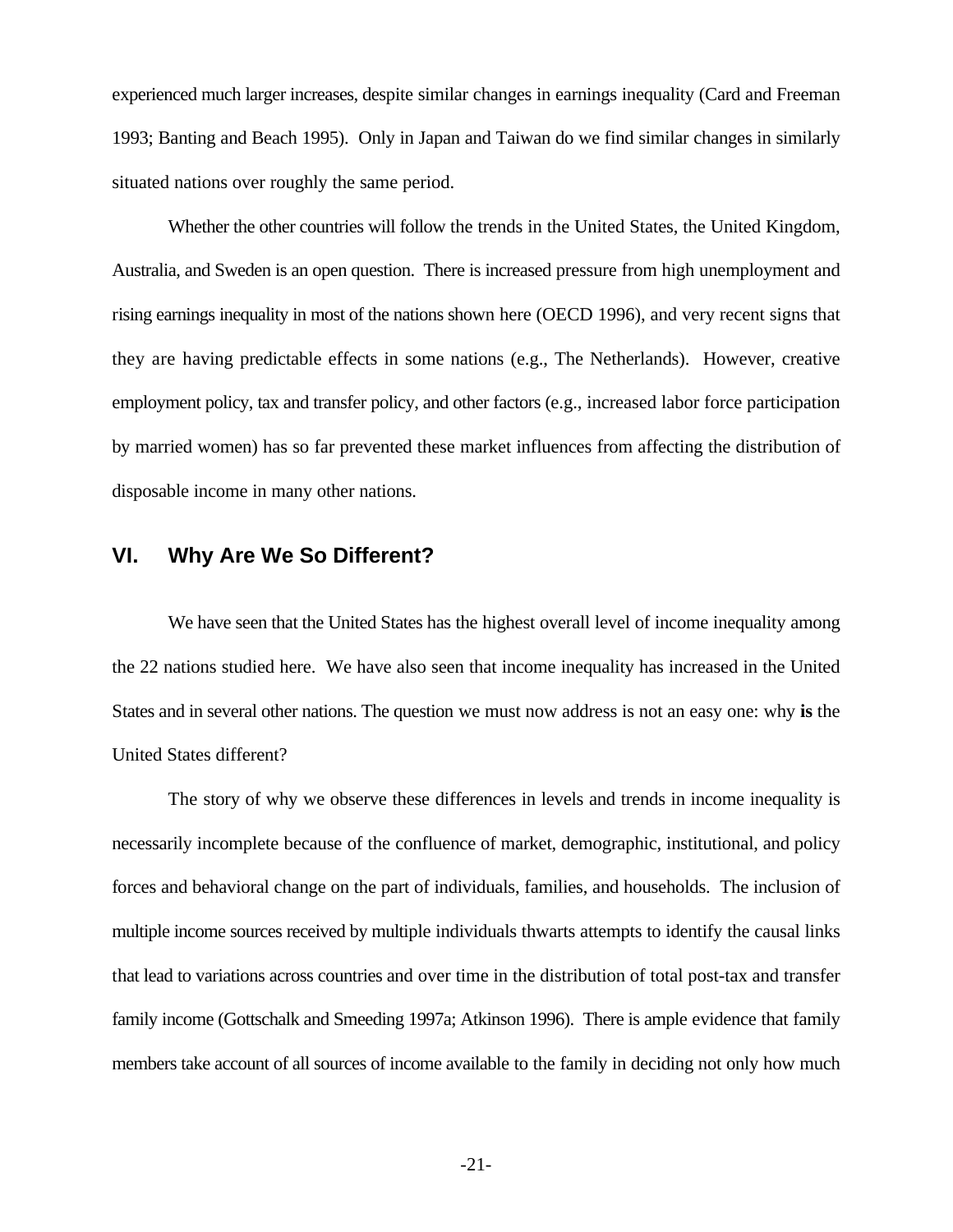each member might work in a market setting, but also how to structure living arrangements. Moreover, governments themselves react differently to market income changes via changes in redistribution (tax and transfer) policy, and via other policies (e.g., macroeconomic policy or micropolicies such as government employment). This leads to decision making processes that are much too complex to be treated in a unified causal framework at this time.

We begin to unravel the why question by concentrating on the largest point of difference between the United States and the other nations observed here, the ratio of the incomes at the bottom of the distribution to the median, or  $P_{10}$ . Based on previous research, we believe this difference is attributable to two factors: (a) relatively low wages in the United States compared to other nations, and (b) the relative weakness of the United States income support system for families with children and for the aged at these income levels (Rainwater and Smeeding 1995; Gottschalk and Smeeding 1997a; Smeeding, Rainwater, and Torrey 1993). Rather than assess these relations based wholly on the LIS database, we compare the  $P_{10}$ 's from LIS with recent OECD data on both low wages and social expenditures (OECD 1994, 1996) to see how they are related.

Figure 4 presents a simple linear regression of  $P_{10}$  (the 10/50 ratio) from Figure 1 on the share of full time workers earning less than two-thirds median national earnings. Because earnings make up about 70 percent of all household income, we would expect that they have a strong effect on inequality. In fact, there is a strong and statistically significant relationship, low income is highly correlated with the frequency of low wage workers. But, the United States and Australia lie below the line (and Canada above it) indicating that something other than market income forces are driving the relationship in these three nations. Moreover, earlier research has shown that cross-national patterns of poverty and  $P_{10}$  are much better explained by low wages than by unemployment rates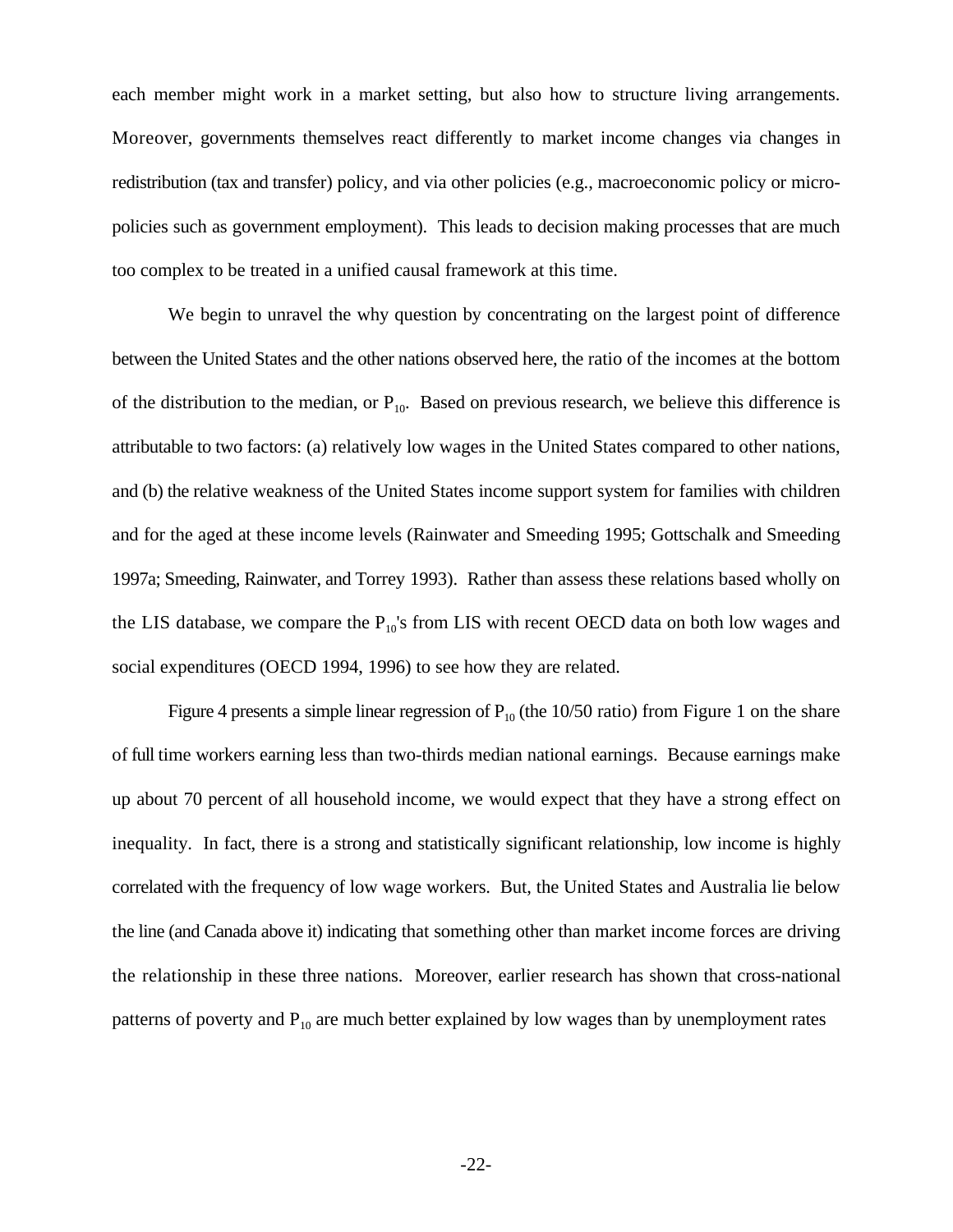#### **Figure 4. P10 (10/50 Ratio) and Low Wage**



Sources: OECD (1996), Smeeding (1996), and author's calculations.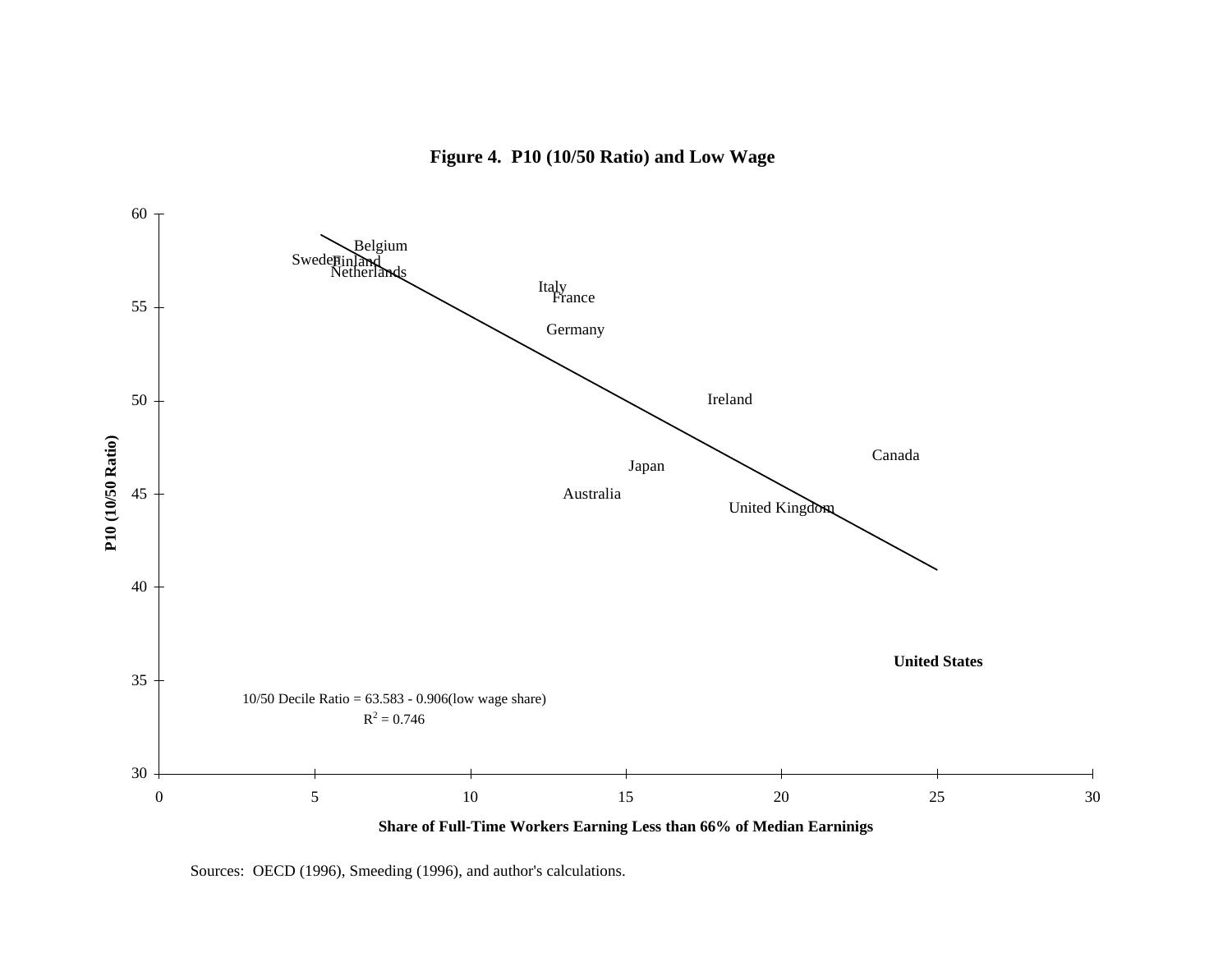(Smeeding 1997). Hence, low wages are an important factor predicting low relative incomes across nations.

A second explanatory factor for  $P_{10}$  is the level of social spending across nations. In ever nation, the distribution of disposable income is more equal than is the distribution of market income due to government tax and transfer policy. Large percentages of otherwise low income households in the countries studied here receive half or more of their disposable incomes from government transfers (Atkinson, Rainwater, Smeeding 1995). And national income and employee payroll taxes also tend to have a progressive effect on the income distribution in these nations (Gottschalk and Smeeding 1997c). Following the same strategy, we regress  $P_{10}$  on total social expenditures as a fraction of GDP for the 13 nations for which we have consistent data on social spending (Figure 5). Again we find a strong and significant relationship with the United States again far below the line, indicating that its social transfers should be related to a higher  $P_{10}$  ratio than what we observe. I take this as a sign that United States social transfers are less well targeted on low income households than are those in other nations. The United Kingdom seems also to share this feature.

Of course, both social transfers and low wages may explain the United States  $P_{10}$  position and the regression shown in Appendix Table A-1 indicates that this is indeed the case. Both low wages and social transfers significantly affect low income status, with the coefficient on wages being larger than that on transfers. I interpret this to mean that low wages are perhaps a more important determinant of low  $P_{10}$  than are transfers. But both are significant and important determinants of income inequality at the bottom end of the distribution.

Turning briefly to explanations of trends in inequality across nations, I would argue that changes in earned income inequality appear to be the prime force behind changes in market income inequality during the 1980s in the nations studied here (Gottschalk and Smeeding 1997a). With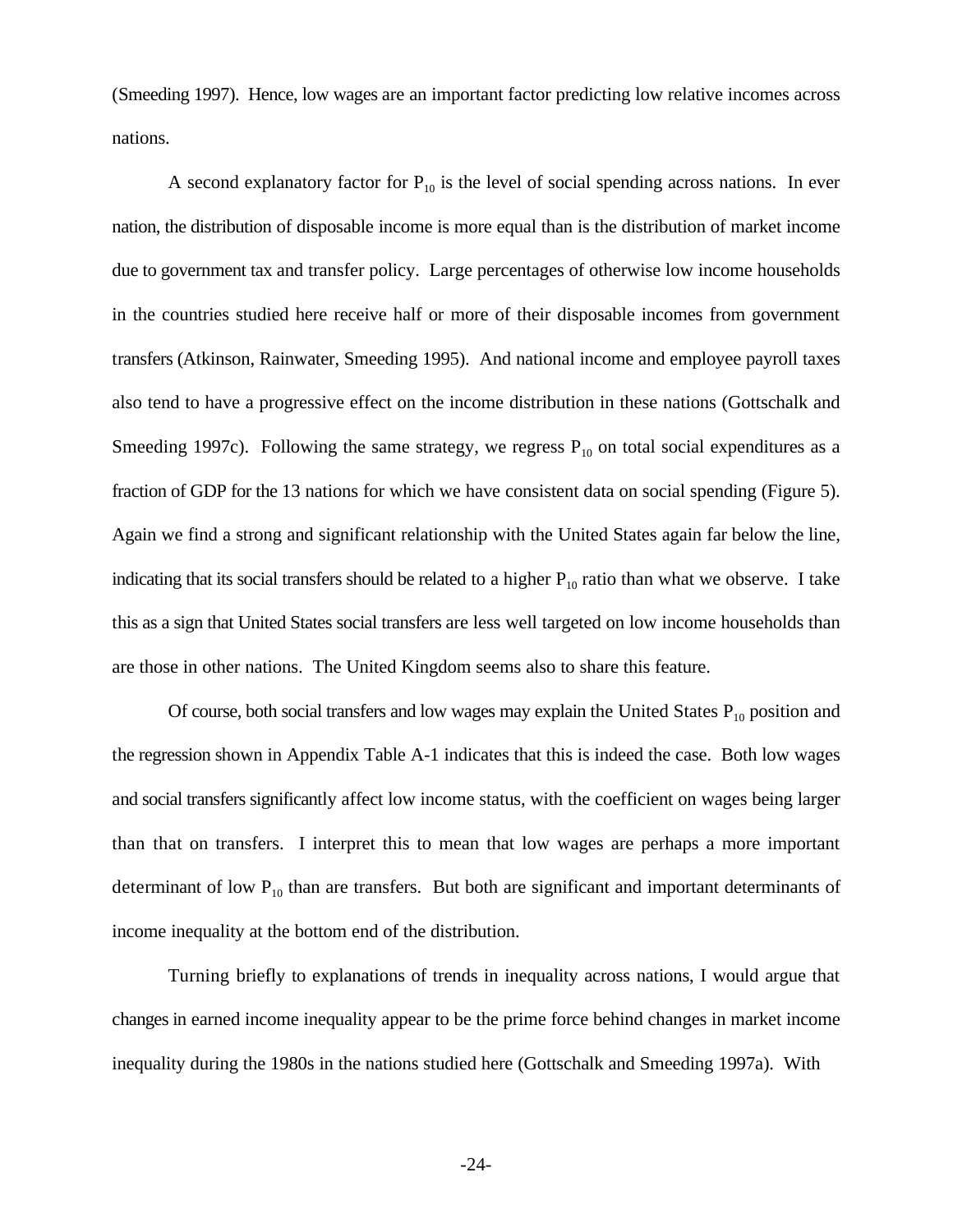**Figure 5. P10 (10/50 Ratio) and Total Social Transfers**



Source: Smeeding (1996), OECD (1994), Gottschalk and Smeeding (1997a), and author's calculations.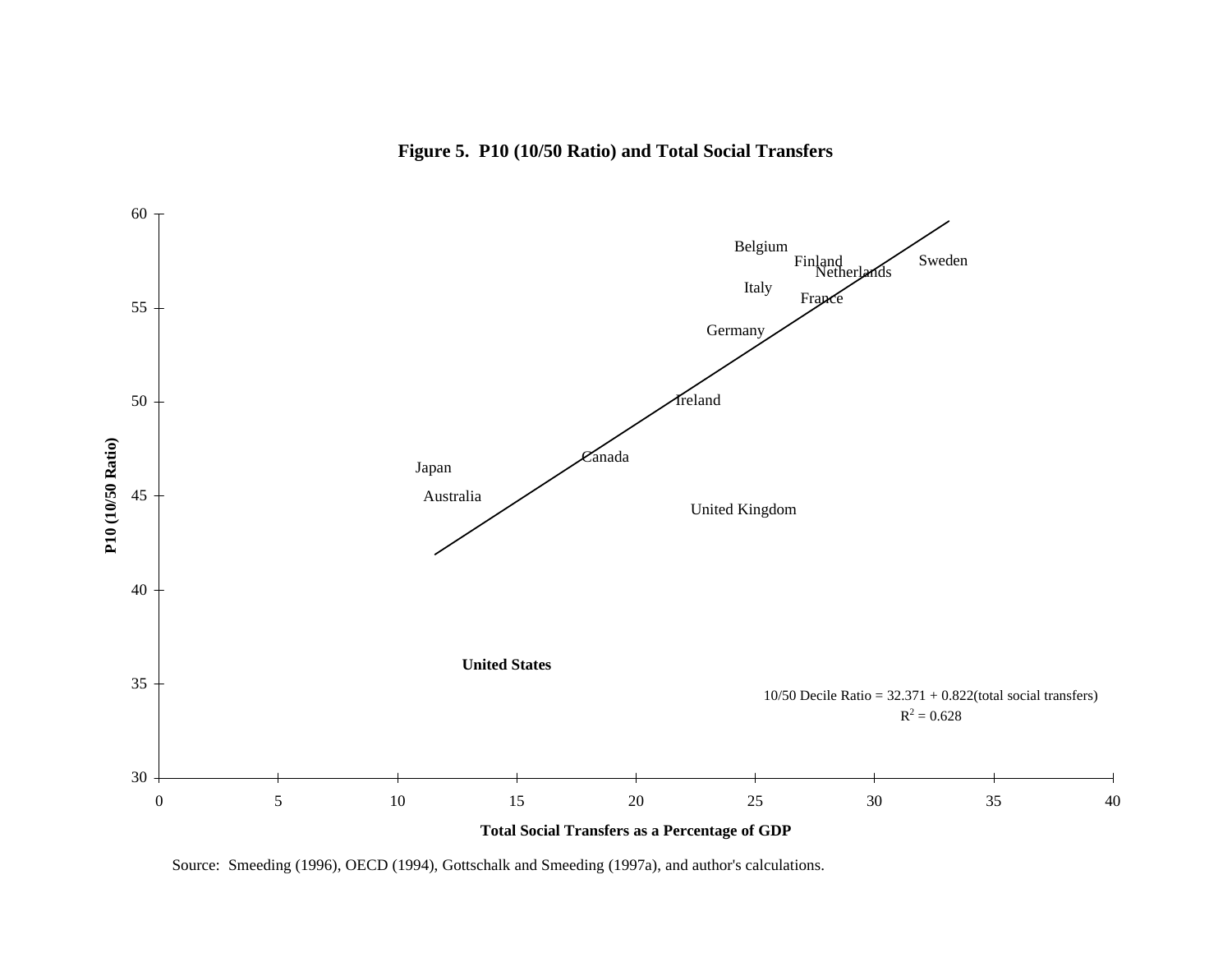earnings at or above roughly 70 percent of market income in most modern nations, this is to be expected. Other market forces (such as capital income) and nonmarket forces, both demographic and social, also affected market income inequality, though to a lesser degree. In fact, due to the relatively short period over which we are measuring the trend in inequality (1979 to 1990 or shortly thereafter) demographic factors such as growing numbers of single parents or population aging have little affect on the trends found here. Changes in labor market incomes appear to be the prime factor driving inequality trends in rich nations.

Again, market income changes may not tell the whole story. By the mid-1980s, more than 25 percent of all households in major OECD nations depended on something other than earnings as the primary source of their incomes. In nations such as the United Kingdom, The Netherlands, and Sweden, this figure reached 30 percent of income (Atkinson, Rainwater, and Smeeding 1995). The redistributive effects of government may therefore be important in explaining trends in inequality as well as the level of inequality at any point in time.

However, my reading of the evidence indicates that the trends in disposable income inequality mirror the trends in earned income inequality in most nations (Gottschalk and Smeeding 1997a). In some countries, especially Finland, but also in Canada, and Germany, government redistribution appears to have muted the trend in market income inequality, but these nations are in the minority. In most other nations, the effect of taxes paid and transfers received were largely offsetting to the changes in the distribution of pre-tax and transfer incomes. This would occur automatically in countries with progressive tax and transfer systems and the bulk of this effect is likely to be from these sources rather than from other sources.<sup>6</sup> Thus, the effect of taxes and transfers on the trend in inequality cannot be ignored. However, social policy via taxes and transfers seems to be much more important in explaining differences in the level of income inequality across nations than in explaining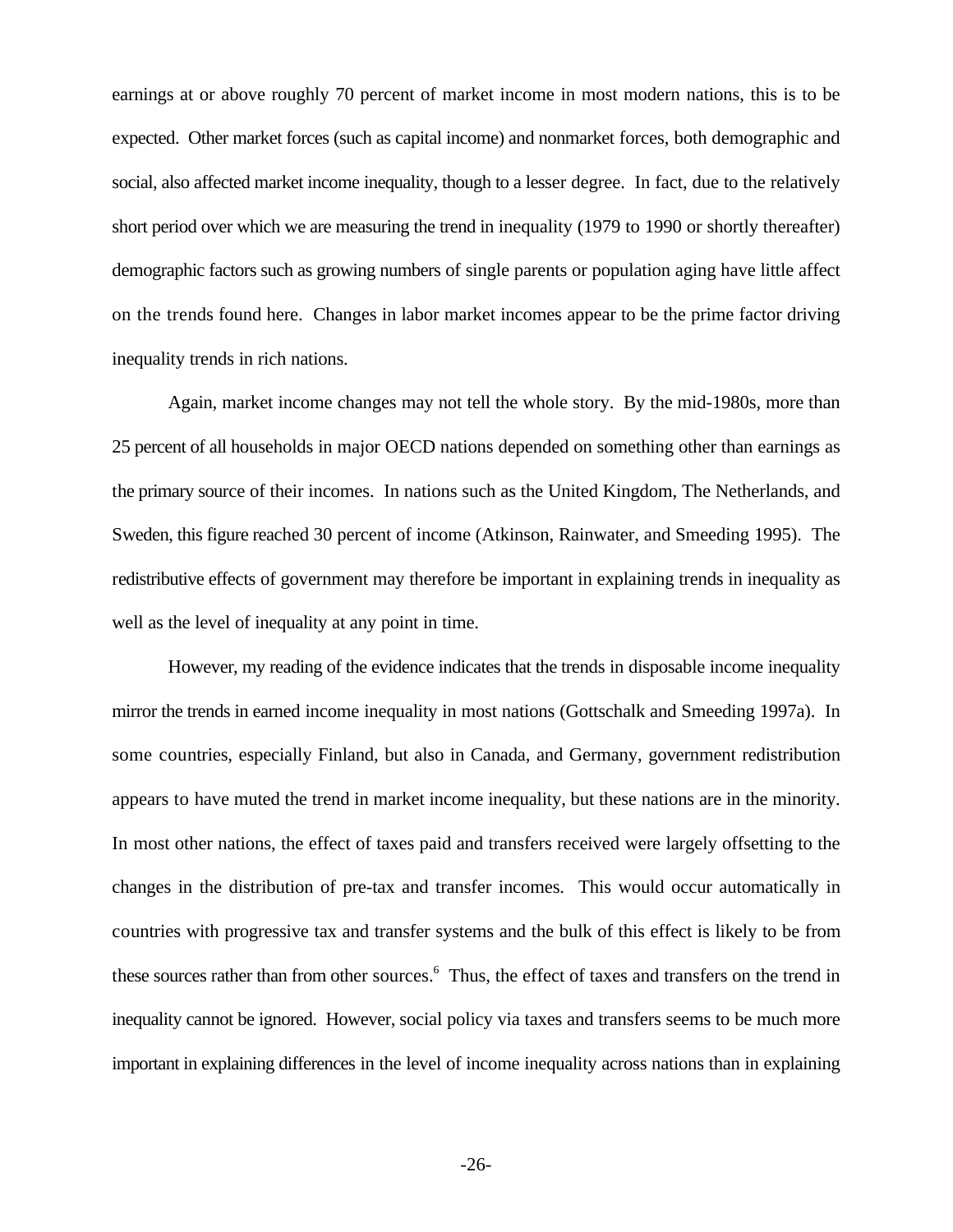the trend in inequality. Hence, I conclude that it is market driven forces, largely wages but perhaps also income from capital (interest, rents, dividends) that is driving the observed trend in disposable income inequality in most rich nations.

# **VII. What Can We Do About It?**

Clearly there are features of other nations' social policy structures which would produce better outcomes for United States low income households were we to implement them. But not all such features are transferable to the United States. Moreover, United States policy solutions need to be made in the context of the federal budget situation, recent welfare reform legislation and other features of the contemporary United States policy situation. With these factors in mind, short term changes in United States policy need be inexpensive and better targeted at the populations most in need of assistance: low wage workers and at risk families with children who by and large need to exist on low wage earnings. These groups are growing rapidly, and to the extent that the recently enacted welfare reform legislation is successful, the future working poor will dominate the welfare poor even among single parent families.

The first and foremost policy innovation in the United States toolbag is the Earned Income Tax Credit (EITC). Europeans, Scandinavians, Australians, and Canadians all see the EITC as America's contribution to the social policy arena. Given a strong labor demand, the ability of the EITC to help otherwise working poor families avoid poverty is seen as a way to make work pay at the bottom of the distribution. But the EITC alone is not enough to make a large difference in labor market generated inequality, and there is limited support to further increase the generosity of this single instrument.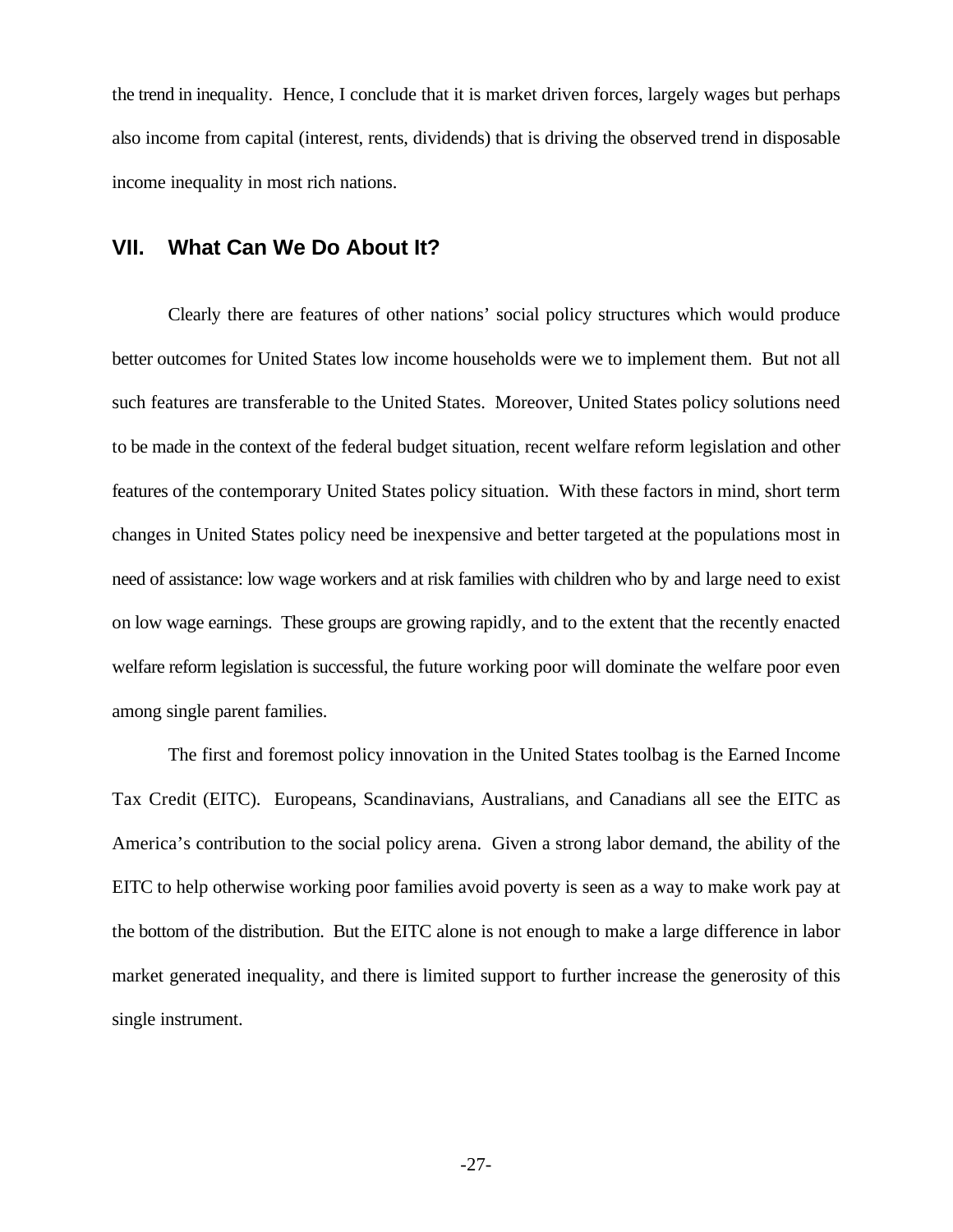Additional policies need be pursued to raise the incomes of low wage working families with children. Virtually every nation other than the United States has some form of family allowance or child tax credit built into its tax transfer system. These subsidies are usually independent of parents' income levels (at least until far above the median income, e.g., Canada's system). They can be implemented through the tax code at fairly low cost. Were we to target them to working poor families alone, they could be enacted in the form of an expanded and *refundable* child care tax credit. Alternatively, children's personal income tax exemptions could be turned into children's tax credits and made refundable, again helping low income earners realize a higher net income than their earnings alone would allow. These policies, run through and by the IRS and the income tax withholding system, can be targeted at low income earners outside the welfare system. Politically this has great advantages; welfare has been reformed and there is no reason to open this stigmatizing can of worms again until we have assessed the impacts of what has been done, both positive and negative. The solution for working persons is to make work pay and the tax system is the way to do this.

Single parents and older women living alone are two additional groups which need our assistance outside of the work arena (Smeeding 1997). Single parents have but one earner (and generally one parent) to provide for their families. Modest levels of *guaranteed* child support (e.g., \$2,000 for each first child and \$1,000 for each additional child) could be provided in cases where absent parental support is not forthcoming due to low wages or inability to work. The single parent would have to provide a child support order and comply with other program rules (e.g., the welfare to work rules in a given state), but then they would be eligible for this stipend. And we still have a substantial elderly poverty problem for older single women, largely widows, compared to that found in other nations (Burkhauser and Smeeding 1994). The low cost solution is to provide a larger survivor benefit and a lower initial couple benefit through Social Security.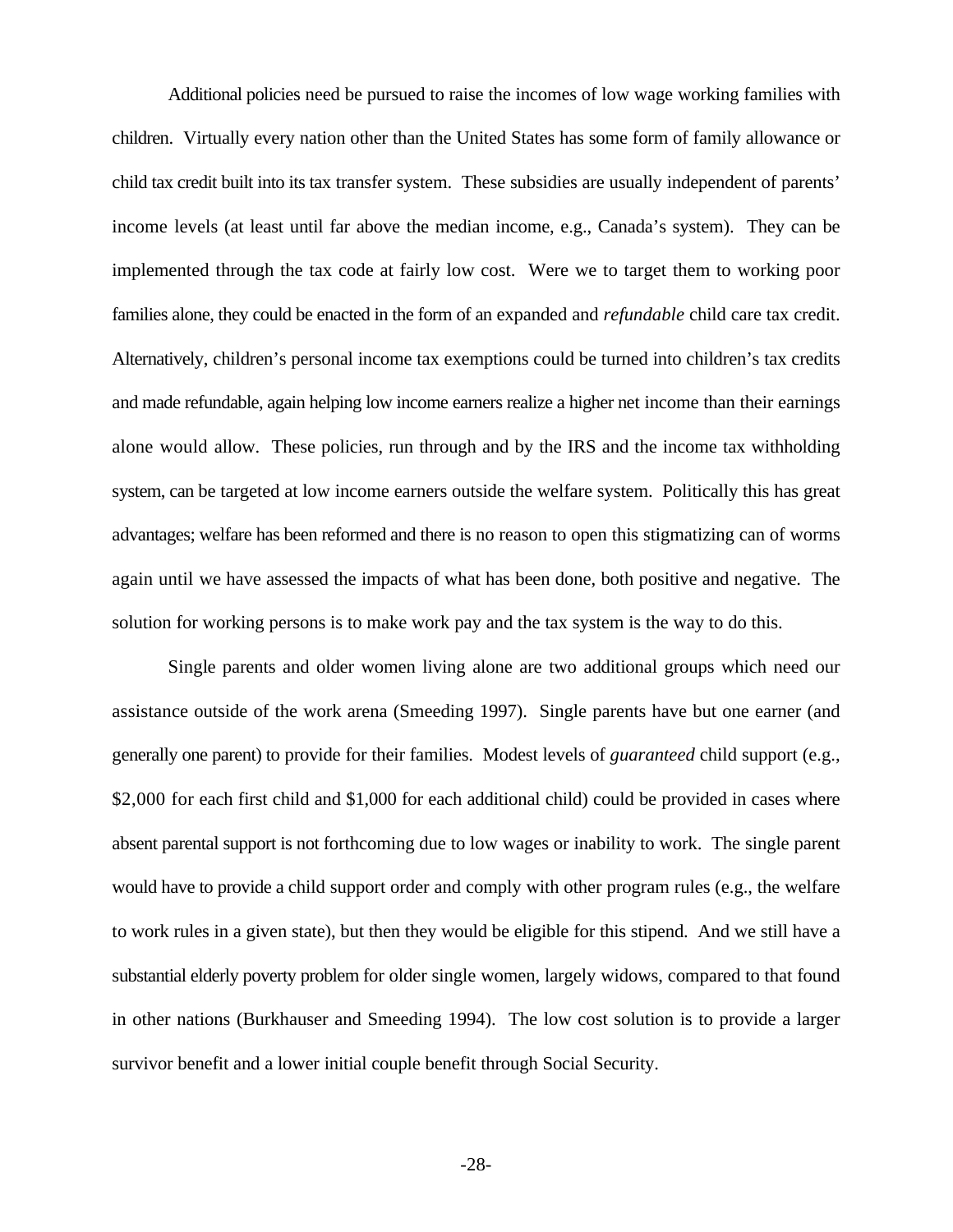The above are all short-run policies that are relatively inexpensive and which can be accomplished within the parameters of current efforts to balance the federal budget. A more expensive long run policy strategy is to invest in workers by raising the skill levels of those from the least advantaged backgrounds. Policies here run the gamut from preschool investments, through better elementary and secondary schools, to expanded subsidies for higher education for disadvantaged students (Freeman 1997). It also includes studying the school to work transition process in Germany and other nations where employer subsidized skill based training is more successful than in the United States (Blau and Kahn 1997). While a comprehensive human capitalbuilding policy strategy is undeniably expensive, the cost of not pursuing this agenda may be even higher (Children's Defense Fund 1996).

## **VIII. Summary and Conclusion**

We find a wide range of levels of income inequality across the 22 nations studied here. The range of inequality among OECD nations is very large and the United States has the highest level of inequality owing in particular to the distance between its low income households and the average or median United States household. Comparisons of real income differences across countries are also instructive and can add a great deal in cases where one wishes to compare nations with similar overall levels of production and economic output (per capita GDP) to one another. Here we find that the wider degree of income inequality found in America offsets its overall wealth to such a degree that low income Americans have standard of living below those found in almost all other rich nations. Income inequality in several key rich countries has been increasing over the past 15 years. The largest percentage increases have been found in Britain followed by Sweden and Denmark. The largest absolute changes have been in the United Kingdom, Sweden, and the United States. Thus, the United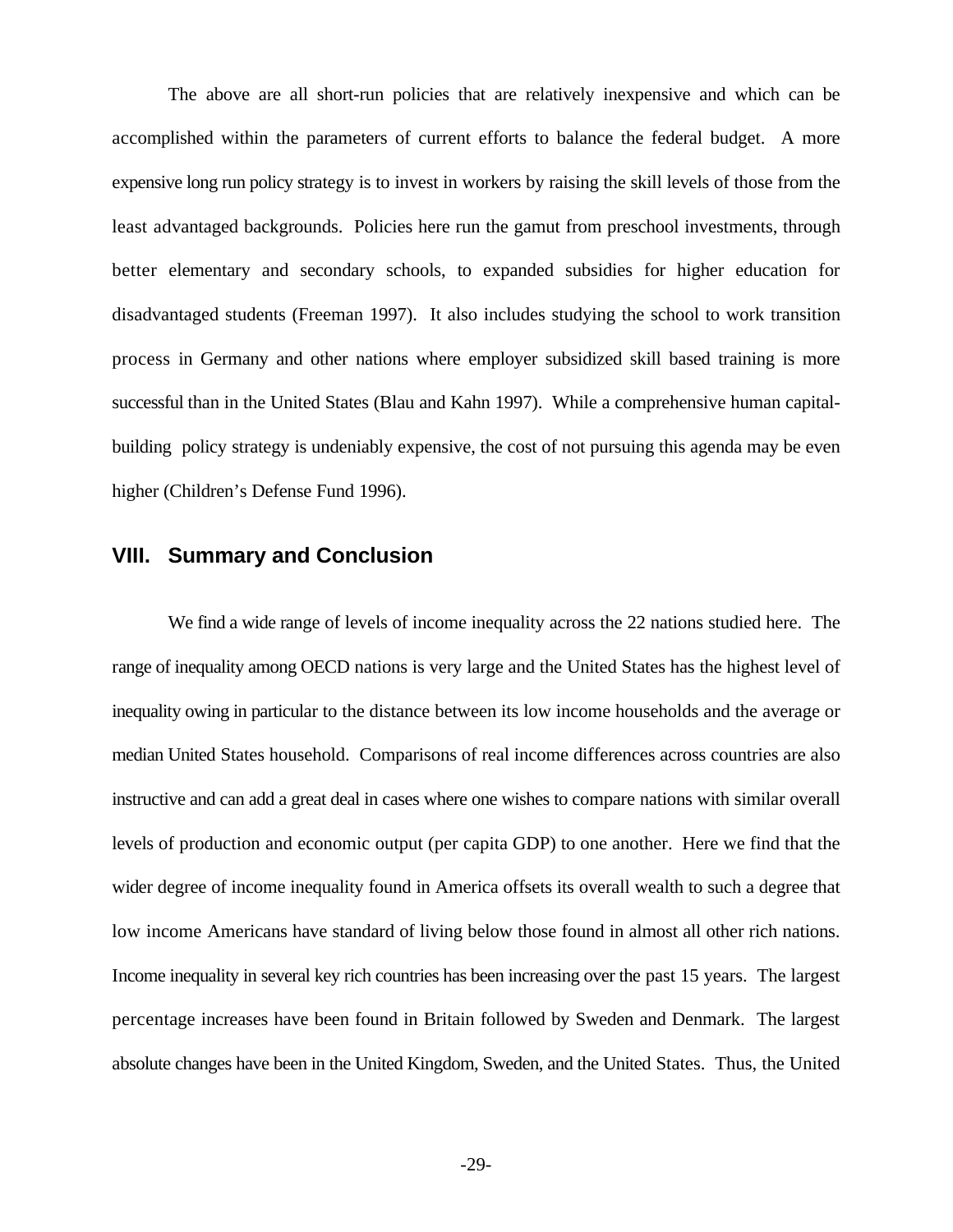States which had the most unequal income distribution in 1979, also had the most unequal distribution in 1993 with inequality growing rapidly up through the mid-1990s.

We find that both low wages and low social spending help to explain the relative and absolute poor living standards of low income Americans. And, believing that the winners should compensate the losers, I have outlined remedies for these problems, both short and long run. Other nations (e.g., Canada) have shown that market based inequalities can be successfully addressed if there is a collective will to do so. What is lacking is not the roadmap, but rather the political leadership to sponsor progressive legislation and to see it passed into law and implemented.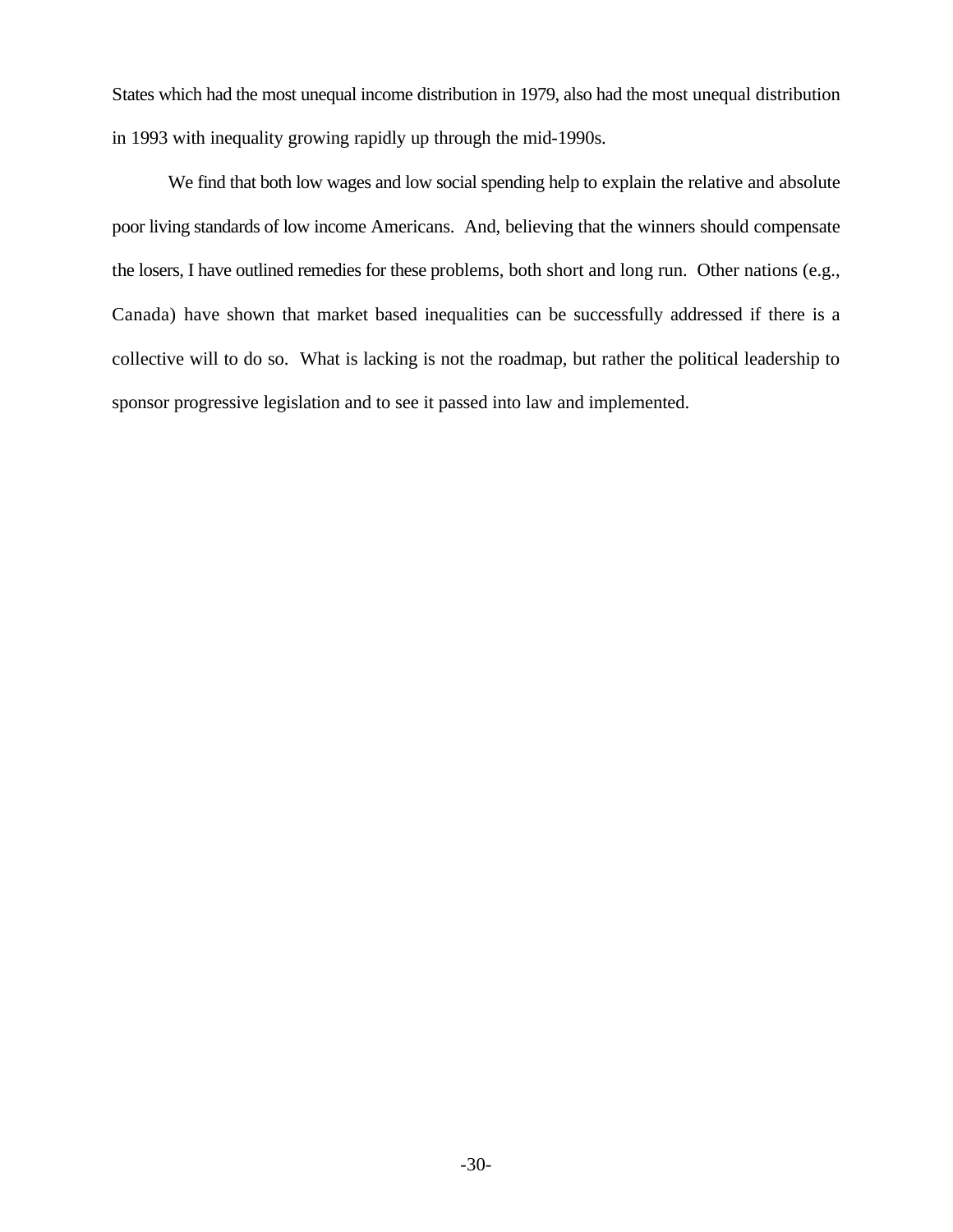|                      |      | 10/50               | <b>Percent Low</b>  | <b>Total Social</b> | <b>Non-Aged Social</b> |
|----------------------|------|---------------------|---------------------|---------------------|------------------------|
| Country              | Year | <b>Decile Ratio</b> | <b>Wage Workers</b> | <b>Transfers</b>    | <b>Transfers</b>       |
| Australia            | 1989 | 45.0                | 13.8                | 12.2                | 3.3                    |
| Belgium              | 1992 | 58.2                | 7.2                 | 25.4                | 8.6                    |
| Canada               | 1991 | 47.0                | 23.7                | 18.8                | 7.6                    |
| Finland              | 1991 | 57.5                | 5.9                 | 27.1                | 13.3                   |
| France               | 1984 | 55.4                | 13.3                | 27.8                | 9.0                    |
| Germany              | 1989 | 53.6                | 13.3                | 24.1                | 7.9                    |
| Ireland              | 1987 | 50.0                | 18.2                | 22.5                | 10.2                   |
| Italy                | 1991 | 56.0                | 12.5                | 25.0                | 3.2                    |
| Japan                | 1992 | 46.4                | 15.7                | 11.6                | 1.8                    |
| Netherlands          | 1991 | 56.8                | 6.6                 | 29.0                | 13.1                   |
| Sweden               | 1992 | 57.4                | 5.2                 | 33.1                | 14.4                   |
| United Kingdom       | 1991 | 44.2                | 19.6                | 24.0                | 8.1                    |
| <b>United States</b> | 1991 | 36.0                | 25.0                | 14.6                | 3.5                    |

### **Table A-1. Inequality, Low Wage Workers and Social Transfers**

| $10/50$ Ratio =            |            | $50.372 - 0.633$ (low wage) + 0.416 (total social transfers) |               |
|----------------------------|------------|--------------------------------------------------------------|---------------|
| standard error: $(5.874)$  | (0.175)    | (0.173)                                                      | $R^2 = 0.839$ |
| $t$ -statistic: $(8.576)$  | $(-3.611)$ | (2.396)                                                      |               |
|                            |            |                                                              |               |
| $10/50$ Ratio =            |            | 59.535 - 0.793 (low wage) + 0.310 (non-aged social transfer) |               |
| standard error: $(4.723)$  | (0.195)    | (0.311)                                                      | $R^2 = 0.769$ |
| $t$ -statistic: $(12.607)$ | $(-4.058)$ | (0.999)                                                      |               |

Source: Decile Ratios, authors calculations from LIS database; Low Pay all but Ireland, OECD (1996, Table 3.2) Social Transfer, OECD (1994, Table 1b). Belgium social transfer data are from 1991; Canada, Japan, Sweden, and United States social transfer data are from 1990.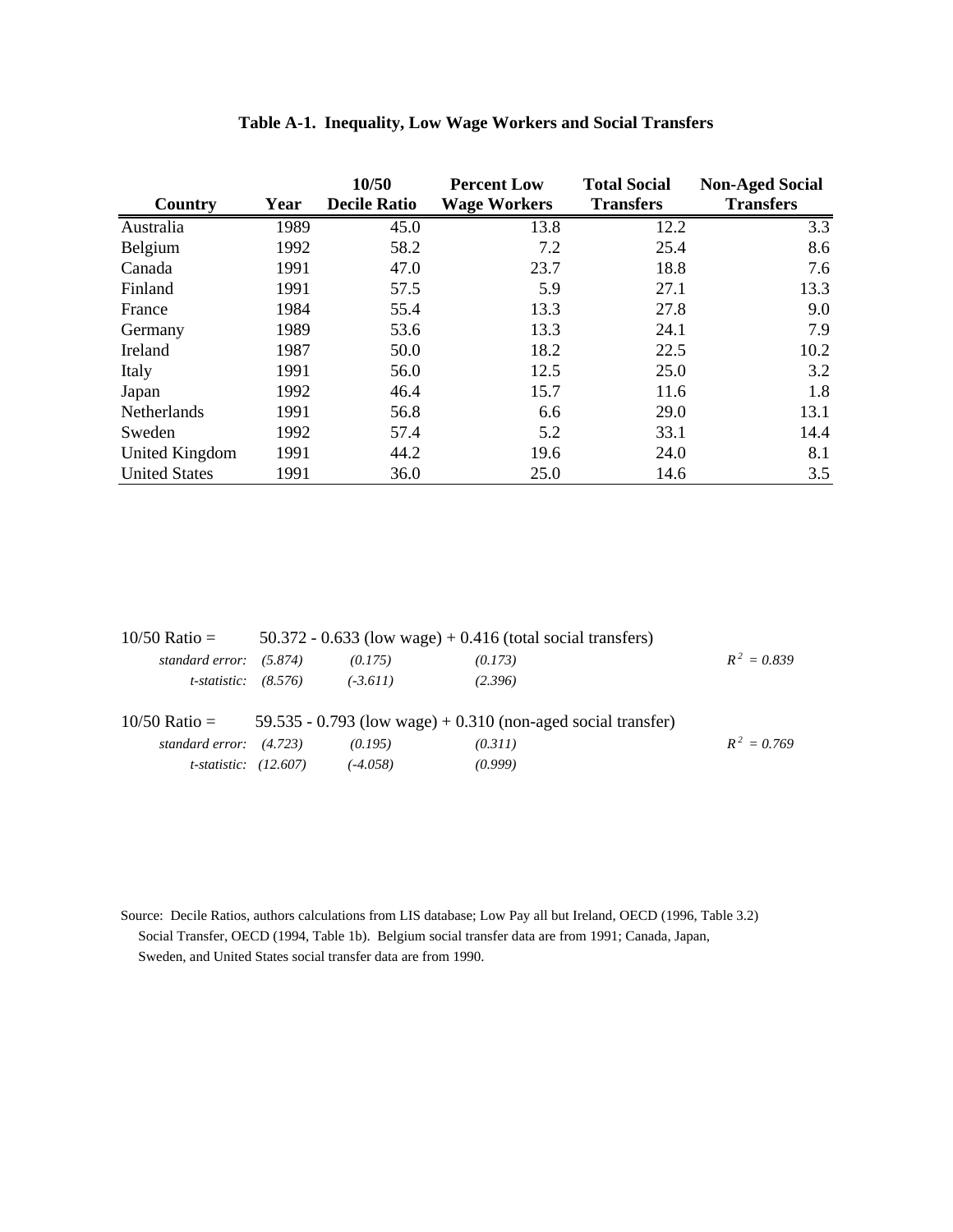# **Endnotes**

- 1. My recent work with Anthony Atkinson and Lee Rainwater (1995) and with Peter Gottschalk (1997a, 1997b) have helped assemble the data which underlies this essay. Also, my own recent pieces (Smeeding 1996; 1997) have provided some of the background material.
- 2. The gini coefficient ranges from 0, perfect equality, to 1.000, perfect inequality.
- 3. We use United States evidence for 1994 here because it is the year closes to the other years shown here. More recent United States evidence for 1994 indicates even more inequality. See note 3 to Figure 1.
- 4. Of **all** the LIS nations, only Russia has a higher decile ratio than does the United States. And even in Russia, the  $P_{10}$  is 35, not far different from the United States value of 36. In Russia, the decile ratio is 6.84 and the Gini 393 (Smeeding 1996).
- 5. Percentage and absolute change are both important. Percentage change may be misleading in cases such as The Netherlands or Denmark, where the base Gini is much lower than in other nations. Because we have data for different periods in different nations, we standardize by dividing by the number of years over which we measure change. The raw data which underlies these changes are presented in Gottschalk and Smeeding (1997b).
- 6. How much of these changes came from explicit policy changes as compared to changes in the economic behavior of households is an important question that remains to be answered.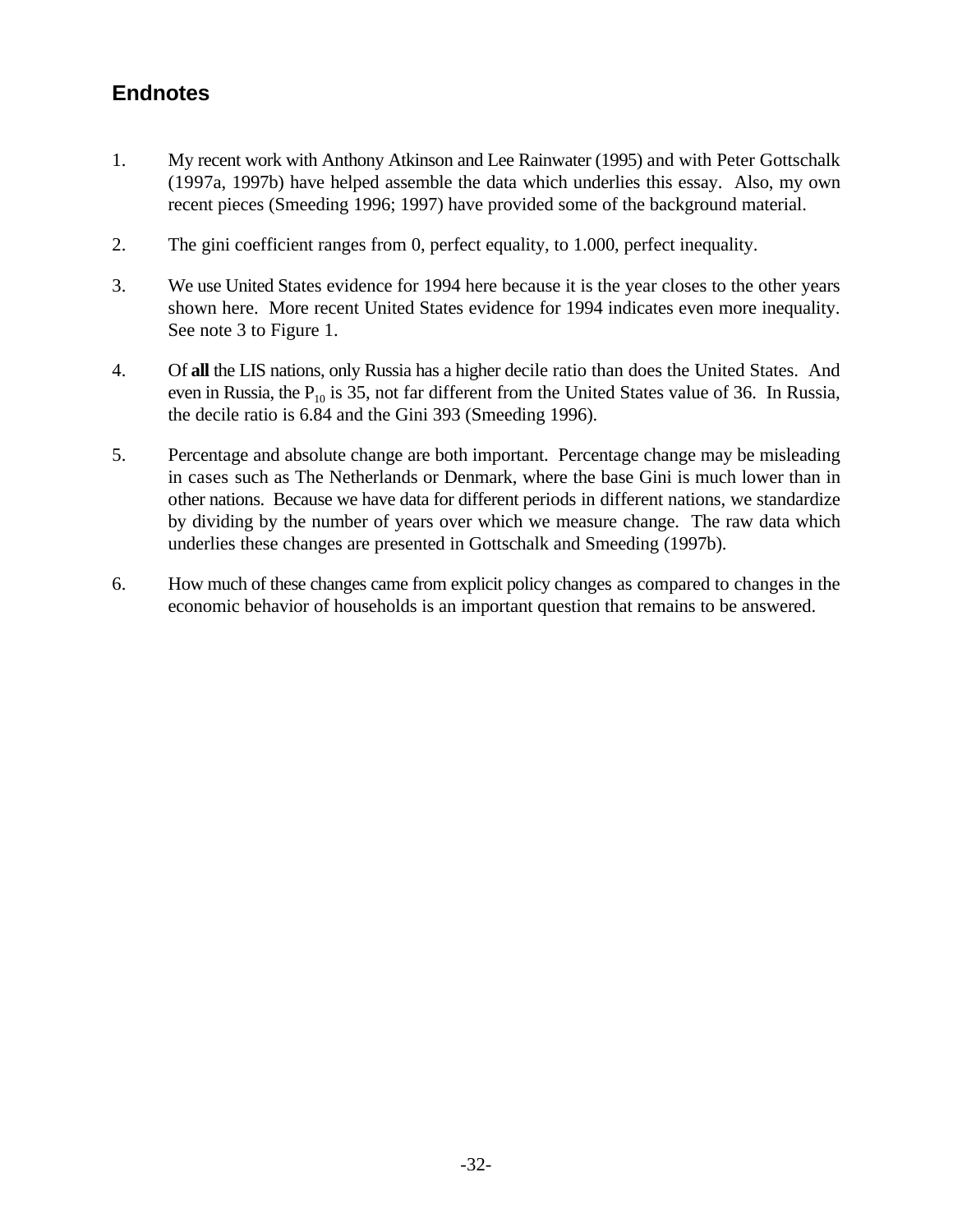# **References**

- Aaberge, R., A. Björklund, M. Jäntti, M. Palmer, P.J. Pedersen, N. Smith, and T. Wennemo. 1995. *Income Inequality and Income Mobility in the Scandinavian Countries Compared to the United States*. Turku, Finland: Abo Akademi University.
- Atkinson, A. 1996. "Bringing Income Distribution in from the Cold." Presidential Address to the Royal Economic Society, mimeo. Oxford University.
- Atkinson, A.B., L. Rainwater, and T. Smeeding. 1995. *Income Distribution in OECD Countries: Evidence from the Luxembourg Income Study (LIS)*. Paris: OECD.
- Banting, K. and C. Beach (eds.). 1995. *Labour Market Polarization and Social Policy Reform*. Kingston, Ontario: School of Policy Studies, Queens University.
- Benabou, R. 1997. "Inequality and Growth," NBER Macroeconomics Annual. Cambridge, MA: National Bureau of Economic Research.
- Blau, F. and L. Kahn. 1997. "Gender and Youth Employment Outcomes: The US and Germany, 1984-1991." Paper presented to the Sloan Conference on Labor Market Inequality, February 28, Madison, Wisconsin.
- Buhmann, B., L. Rainwater, G. Schmaus, and T. Smeeding. 1988. "Equivalence Scales, Well-Being, Inequality and Poverty: Sensitivity Estimates across Ten Countries Using the Luxembourg Income Study (LIS) Database," *Review of Income and Wealth*, 34: 115-142.
- Burkhauser, R.V. and T.M. Smeeding. 1994. "Social Security Reform: A Budget Neutral Approach to Reducing Older Women's Disproportionate Risk of Poverty," Policy Brief #2, Center for Policy Research, The Maxwell School. Syracuse, NY: Syracuse University.
- Burkhauser, R.V., A.D. Crews, M.C. Daly, and S.P. Jenkins. 1996. "Where in the World is the Middle Class? A Cross-National Comparison of the Shrinking Middle Class Using Kernel Density Estimates," Cross-National Studies in Aging Program Project Paper No. 26, All-University Gerontology Center, the Maxwell School. Syracuse, NY: Syracuse University, October.
- Card, D. and R. Freeman (eds.). 1993. *Small Differences that Matter*. Chicago: University of Chicago Press.
- Children's Defense Fund. 1996. *Wasting America's Future*. Washington, DC: Children's Defense Fund.
- Danziger, S. and P. Gottschalk. 1995. *American Unequal*. Cambridge: Harvard University Press.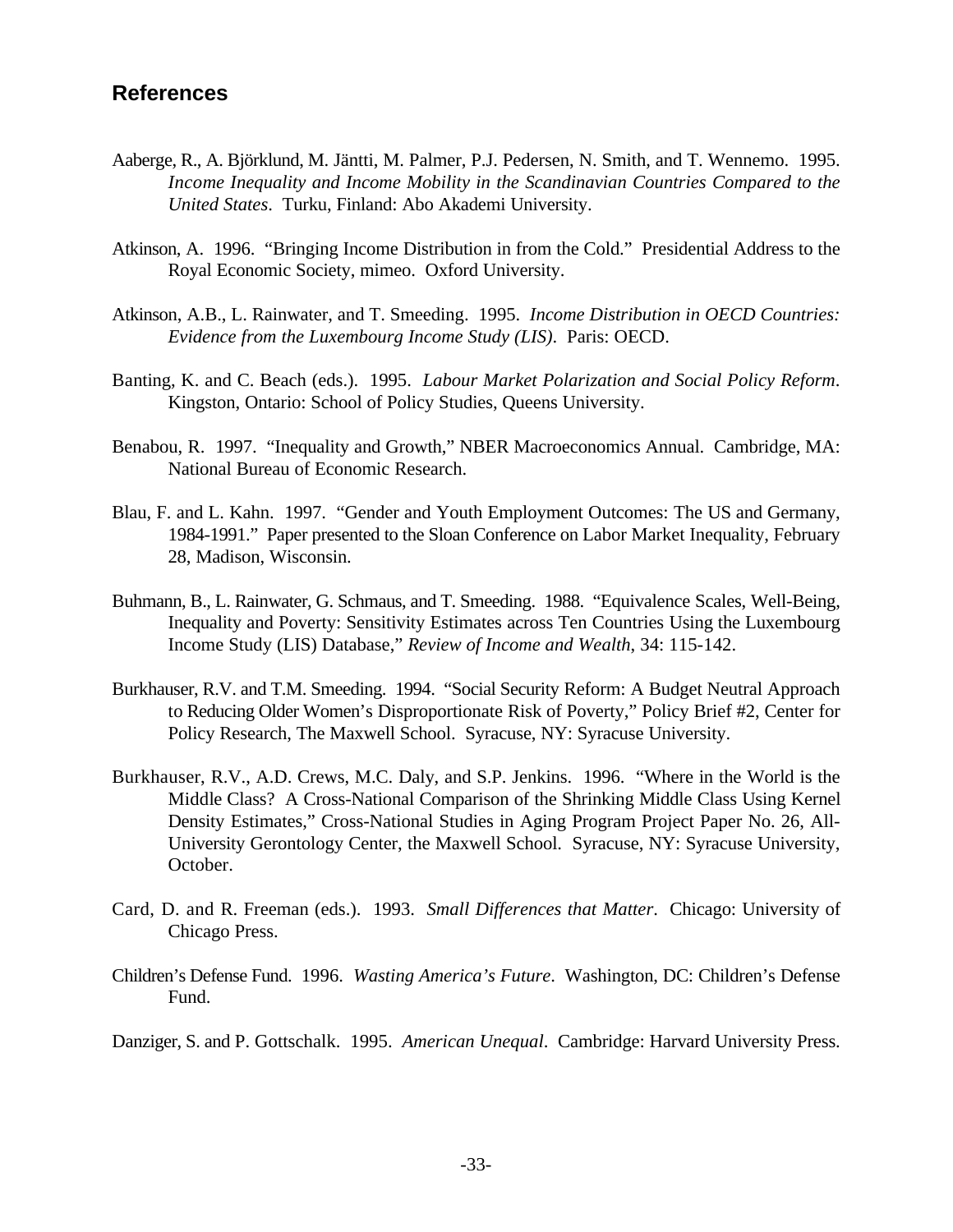- deVos, K. and A. Zaidi. 1996. "Inequality in Consumption vs. Inequality of Income in the EC," mimeo. The Netherlands: University of Leiden.
- Duncan, G., W.J. Yeong, J. Brooks-Gunn, and J. Smith. 1997. "Does Childhood Poverty Affect the Life Chances of Children?" *American Sociological Review*, forthcoming.
- Duncan, G., W. Rodgers, and T. Smeeding. 1993. "Whither the Middle Class? A Dynamic View." In D. Papadimitriou and E. Wolff (eds.), *Economic Inequality at the Close of the 20th Century*. New York: MacMillan, pp. 240-271.
- Freeman, R. 1997. *When Earnings Diverge*. Washington, DC: National Policy Association.
- Gardiner, W., J. Hills, J. Falkingham, H. Sutherland, and V. Lechene. 1995. "The Effects of Differences in Housing and Health Care Systems on International Comparisons of Income Distribution," Welfare State Programme Discussion Paper No. 100, STICERD, London School of Economics.
- Gottschalk, P. 1997. "Inequality, Income Growth and Mobility: The Basic Facts," *Journal of Economic Perspectives*, in press.
- Gottschalk, P., B. Gustaffson, and E. Palmer (eds.). 1997. *The Distribution of Economic Welfare in the 1980s: An Economic Perspective*. Cambridge: Cambridge University Press.
- Gottschalk, Peter and Timothy M. Smeeding. 1997a. "Cross-National Comparisons of Earnings and Income Inequality," *Journal of Economic Literature*, XXXV (June), in press.
- Gottschalk, P. and T.M. Smeeding. 1997b. "Empirical Evidence on Income Inequality in Industrialized Countries." In A.B. Atkinson and F. Bourgignon (eds.), *The Handbook of Income Distribution*." London: North Holland Press, in press.
- Hanratty, M. and R. Blank. 1993. "Down and Out in North America: Recent Trends in Poverty Rates in the U.S. and Canada," *Quarterly Journal of Economics*, 10: 233-257.
- Hurst, E., M. Luch, and F. Stafford. 1996. "Wealth Dynamics of American Families, 1984-1994." University of Michigan, Survey Research Center, mimeo, August 12.
- Ishikawa, Tsuneo. 1996. Data runs conducted by the Ministry of Welfare, November 26.
- Jargowsky, P. 1996. "Take the Money and Run: Economic Segregation in U.S. Metropolitan Areas," *American Sociological Review*, in press.
- Johnson, D. and T. Smeeding. 1997. "Measuring the Trends in Inequality of Individuals and Families: Income and Consumption." Paper presented to the American Economic Association. January 6.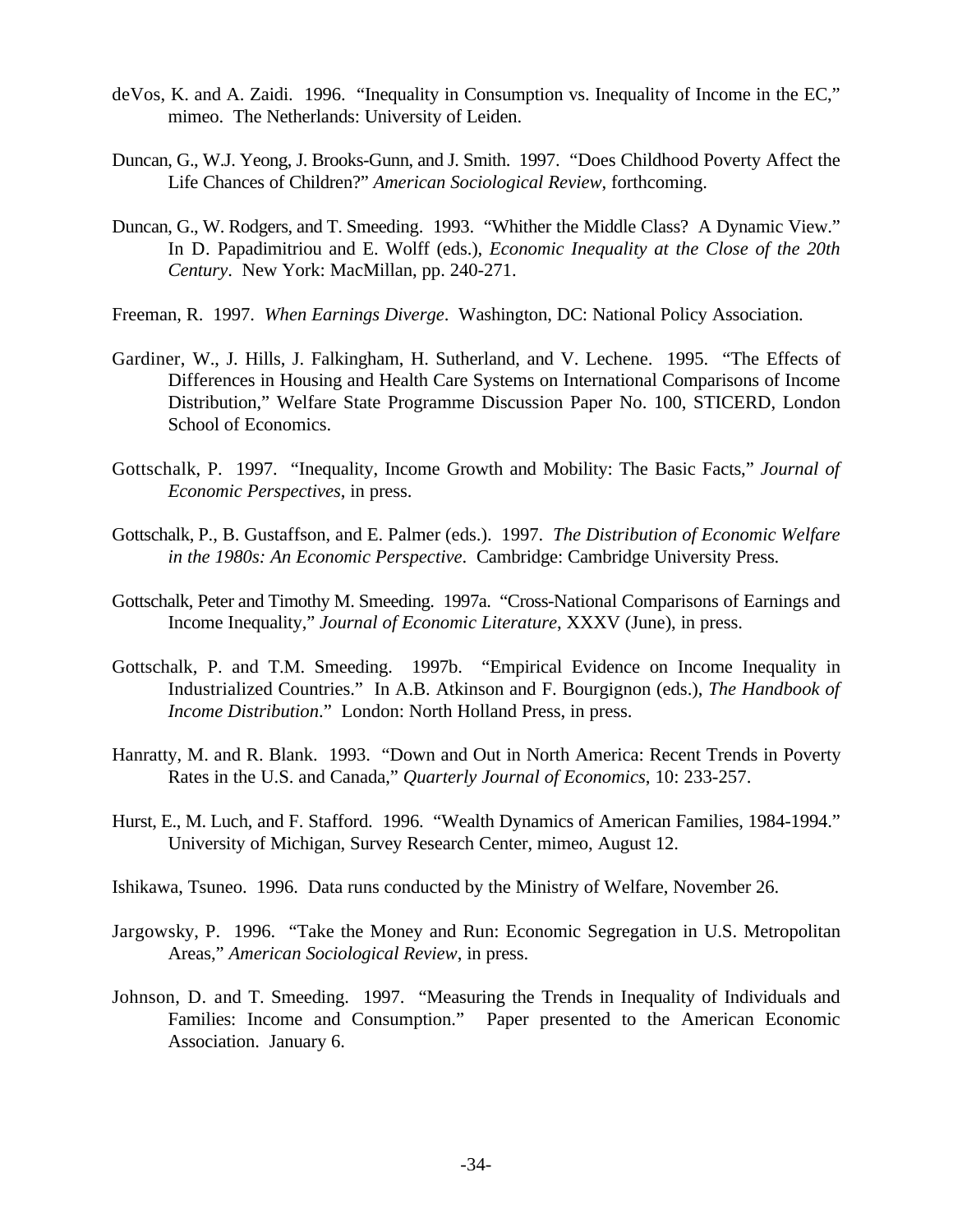- Kaplan, G.A., E. Pamuk, J.W. Lynch, R.D. Cohen, and J.L. Balfour. 1996. "Income Inequality and Mortality in the United States," *British Medical Journal*, 312: 999-1003.
- Karoly, L. 1995. "Anatomy of the United States Income Distribution: Two Decades of Change," RAND, Santa Monica, CA, September, mimeo.
- Kawachi, I. and B. Kennedy. 1997. "Health and Social Cohesion: Why Care About Income Inequality?" *British Medical Journal,* in press.
- Kawachi, I., B. Kennedy, K. Lochner, and D. Prothrow-Stith. 1997. "Social Capital, Income Inequality and Mortality," *American Journal of Public Health*, in press.
- Kennedy, B.P., I. Kawachi, and D. Prothrow-Stith. 1996. "Income Distribution and Mortality: Test of the Robin Hood Index in the United States," *British Medical Journal*, 312: 1004-1007.
- Little, J.S. 1995. "The Impact of Employer payments for Health Insurance on the Premium for Education and Earnings Inequality," *New England Economic Review* (May/June): 25-40.
- Lowenstein, R. 1996. "Public Indifference to Income Inequality." Prepared for the MacArthur Foundation Meetings on the Cost of Inequality. Boston, May 3, 1996.
- Massey, D. 1996. "The Age of Extremes: Concentrated Affluence and Poverty in the Twenty First Century," *Demography*, 33(4) (November): 395-412.
- Organisation for Economic Co-operation and Development (OECD). 1994. "New Orientations for Social Policy," Social Policy Studies No. 12. Paris: OECD.
- Organisation for Economic Co-operation and Development (OECD). 1996. *Employment Outlook*. Paris: OECD, Summer.
- Rainwater, L. and T.M. Smeeding. 1995. "Doing Poorly: The Real Income of American Children in a Comparative Perspective," Luxembourg Income Study Working Paper No. 127, Center for Policy Research, The Maxwell School. Syracuse, NY: Syracuse University.
- Rodgers, G.B. 1979. "Income Inequality as Determinants of Mortality: An International Cross-Section Analysis," *Population Studies*, 33: 343-51.
- Saunders, P. 1996. "Poverty, Income Distribution and Health: An Australian Study," Report and Proceedings No. 128, Social Policy Research Centre, The University of New South Wales, August.
- Smeeding, T.M. 1996. "America's Income Inequality: Where Do We Stand?" *Challenge* (September/October).
- Smeeding, T.M. 1997. "Financial Poverty in Rich Countries." Paper prepared for the United Nations Human Development Report, mimeo. Syracuse University, April.